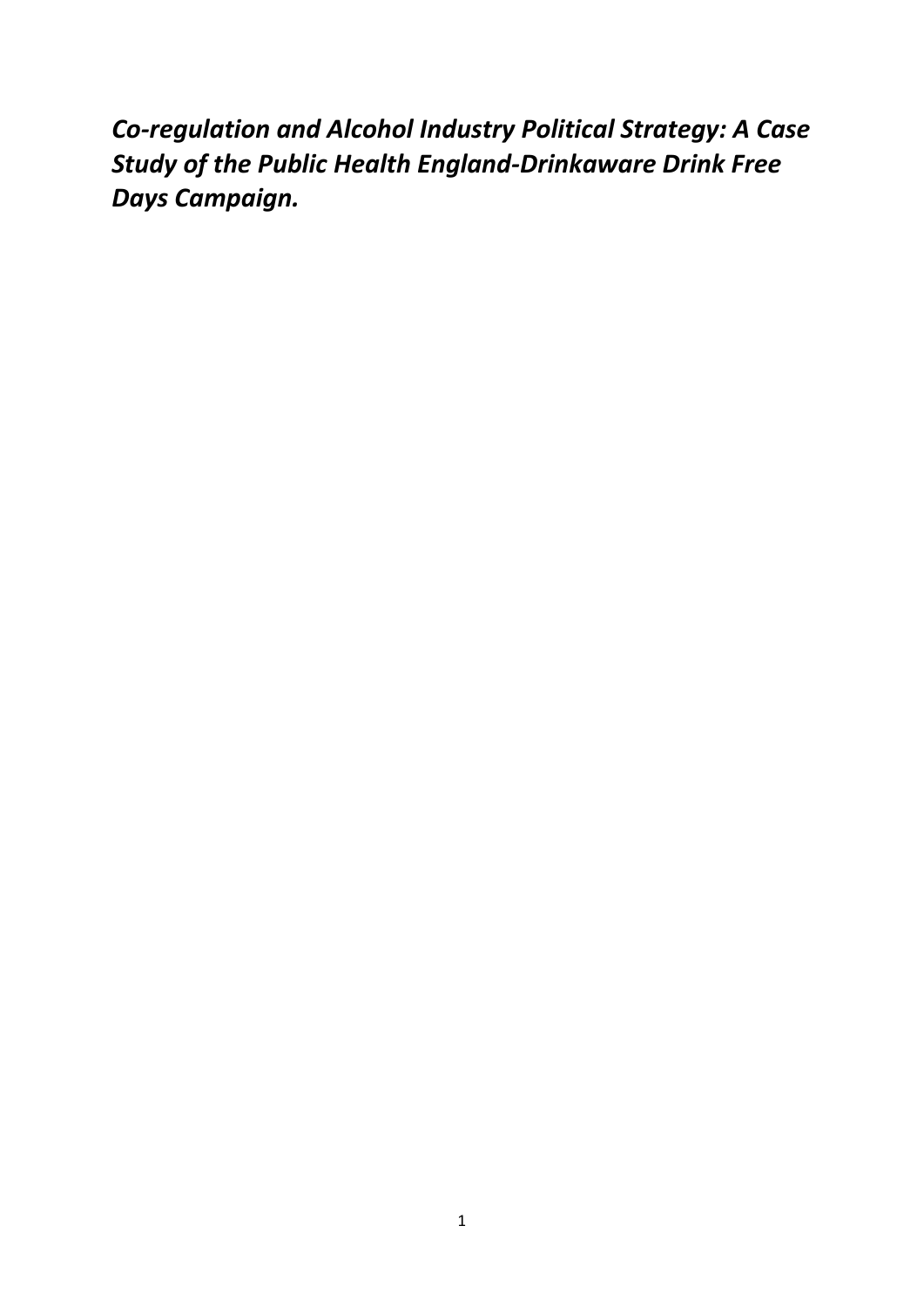## **Abstract**

This article examines the Drink Free Days (DFD) campaign run by Public Health England and the industry funded, alcohol education charity, Drinkaware, in eight English regions in 2018-2019. More specifically it examines uses, and usefulness, of the campaign to the alcohol producers which fund Drinkaware. It draws on 36 semi-structured interviews with policy actors and a framing analysis of industry social media accounts and news coverage of the campaign. Industry-associated bodies such as Drinkaware have been identified as key components of alcohol industry strategies to influence policy and shape the regulatory contexts in which they operate in three ways. First, funding such bodies forms part of corporate social responsibility programmes which allow companies to position themselves as legitimate policy actors and 'part of the solution' to alcohol related harms. Second, reliance on industry funding incentivises governments to co-operate with industry actors and provides leverage in policy debates. Third, their programmes absorb policy bandwidth and deflect from more effective, evidence based interventions (e.g. on pricing and advertising) which affect industry sales and profits. This is particularly effective if the perception of independence from the industry is created. The analysis presented below suggests that the DFD was not used explicitly by the industry actors for public relations purposes. However, it was useful to their broader strategic aims. It reinforced the position of Drinkaware as a key policy actor and promoted the particular, industry-favoured understanding of alcohol harms and their solutions which it promotes. This is in keeping with the previous insights from international research literature on corporate political activity in health harming industries which finds that policy influence is often subtle, indirect and designed to embed organisations within the policy architecture. It suggests that government agencies should proceed with great caution in entering into such partnerships with industry associated bodies.

**Keywords:** Alcohol policy, alcohol industry, corporate political strategy, co-regulation, conflicts of interest, UK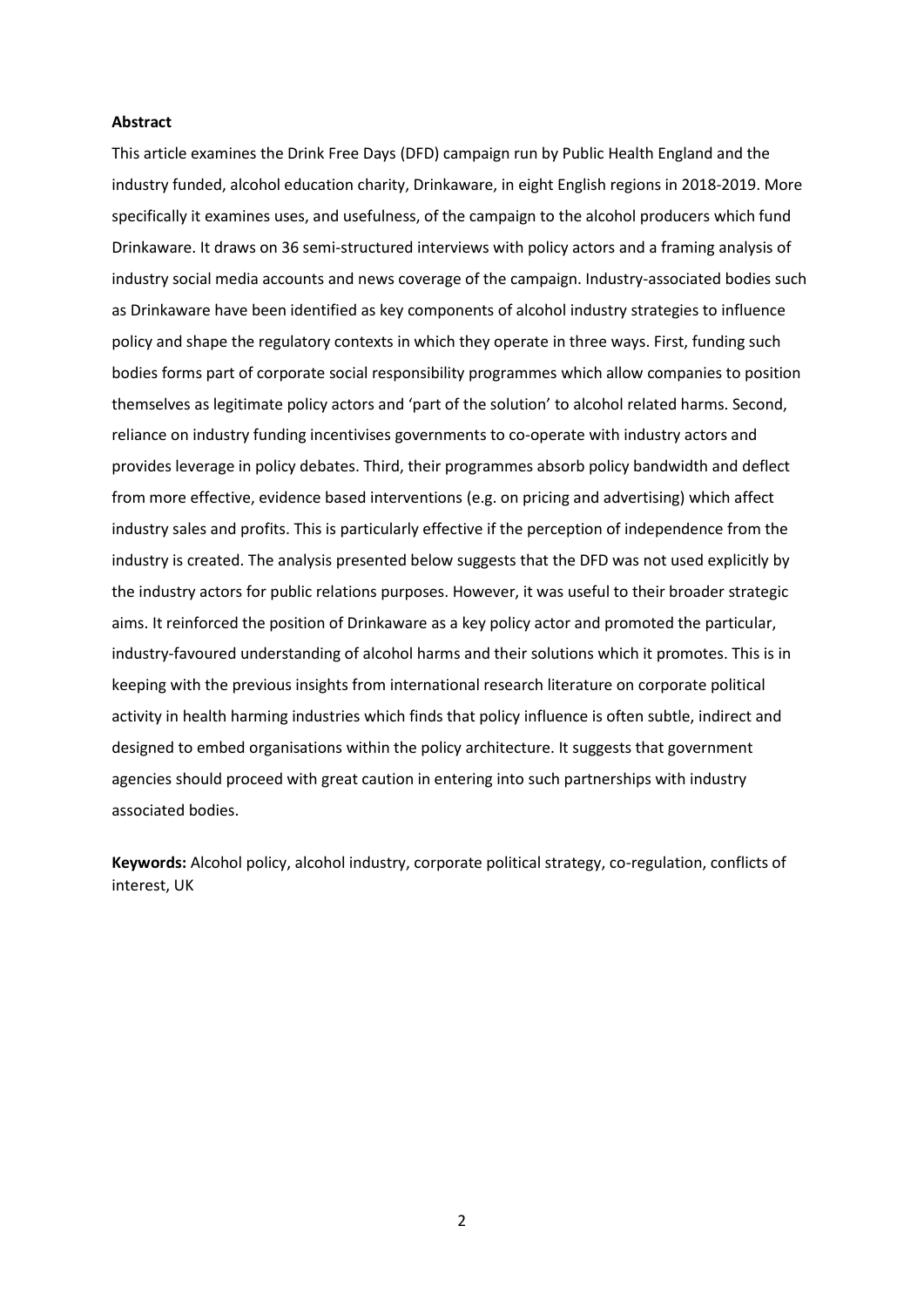## **Introduction**

There is now an extensive body of evidence on the political strategies of health harming industries, particularly global tobacco companies (Hurt et al., 2009). This literature has revealed a panoply of policy-influencing activities including the sponsorship of government programmes and initiatives, the creation of front organisations and 'astroturf' organisations and attempts to influence the informational environment in which policy decisions are taken (Savell et al., 2014). Comparative studies have identified great similarity with the political strategies of other industries including alcohol (Hawkins et al., 2016, Dorfman et al., 2012). Systematic reviews of alcohol industry influence over marketing regulations identified an almost identical range of strategies to the tobacco industry globally (Savell et al., 2016, McCambridge et al., 2018). This suggests that trans-national alcohol as well as tobacco corporations employ highly similar approaches in different national markets, often as part of integrated global strategies (Hawkins et al., 2019, Hawkins B., 2020, Hawkins et al., 2016). Other literature has examined industry influencing strategies in the UK specifically and identified how alcohol industry actors seek to shape policy at all levels from local authorities, devolved administrations, the UK government and the European Union (EU) (Thornton and Hawkins, 2017, Holden et al., 2012, Hawkins and Holden, 2018, Hawkins and Holden, 2013, Holden and Hawkins, 2016, Hawkins and McCambridge, 2014, Holden and Hawkins, 2018, Hawkins and Holden, 2014, Holden and Hawkins, 2012, Hawkins and McCambridge, 2019, Hawkins and McCambridge, 2020, Katikireddi et al, 2014a, Katikireddi and Hilton, 2015, Katikireddi et al, 2014b).

Issue framing – the process through which policy actors define policy issues and solutions, highlighting and emphasising certain aspects of them and downplaying or backgrounding others (Rein and Schön, 1994, Van Hulst and Yanow, 2016) – has been identified as a key industry strategy (McCambridge et al., 2018). In particular, industry framing strategies seek to shape perceptions of the extent and nature of alcohol harms, the solutions to these and perceptions of industry actors as legitimate participants in the policy process (McCambridge et al., 2018, Hawkins and Holden, 2013, Katikireddi et al, 2014a).

The mechanisms through which policy influence is exerted are often not obvious or easily visible. Trans-national corporations, such as those in the alcohol industry, with significant resources and expertise, operate highly sophisticated, multi-dimensional global political strategies (McCambridge et al., 2018, Jahiel and Babor, 2007, Babor et al., 2018, Babor et al., 2015, Jernigan and Babor, 2015). Previous studies have identified links between the different components of industry strategy, and approaches to policy management, which highly pragmatic corporations and industry bodies employ in different contexts and for different purposes. Hawkins and Holden (2014) differentiate between short-term, pragmatic, issue-specific lobbying – designed to influence a specific event or shape a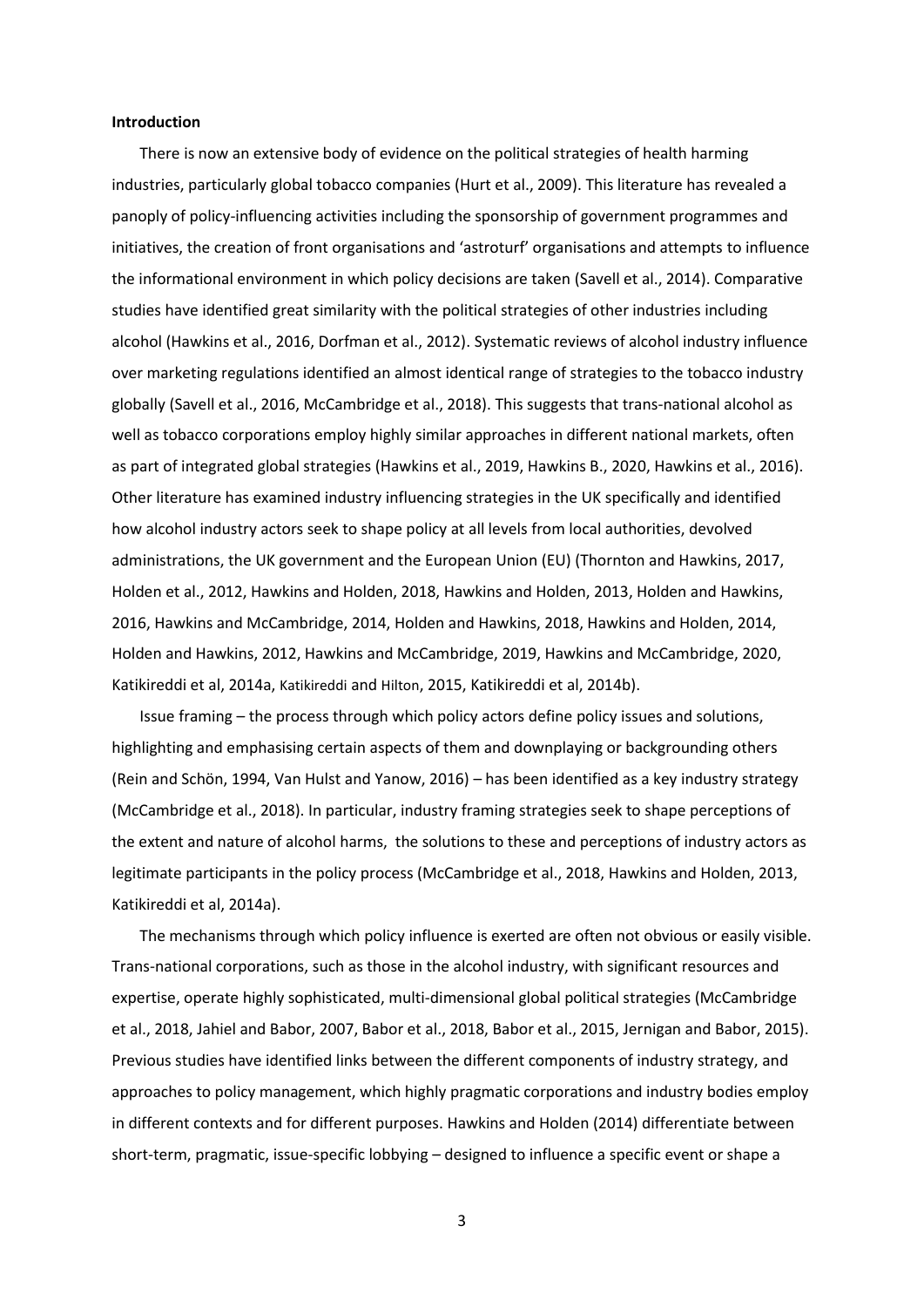particular piece of legislation – and longer-term, indirect forms of relationship building with decision makers through which industry bodies exert influence by embedding themselves within the fabric of the policy arena, as stakeholders to be consulted and accommodated; as legitimate participants in the development and implementation of regulations and initiatives (see also Holden and Hawkins, 2012, Hawkins and McCambridge, 2019, Hawkins and McCambridge, 2020).

Industry influencing strategies may include the delivery of 'policy goods' to governments; undertaking or funding specific aspects of public policy delivery in ways which (they argue) obviate the need for further government action or free up resources for other core policy tasks (Hawkins and Holden, 2014). This reflects not only industry preference for self-regulation over legislation, but offers industry a mechanism for engagement with policy makers, while the potential for withdrawal of funding offers leverage over decisions (Hawkins and Holden, 2014). For many public health actors, partnerships between government and the alcohol industry are highly controversial since they represent a potential conflict of interest (COI). Recent studies of UK alcohol policy, for example, suggest the effect of such an arrangement may be to deflect attention from more effective, evidence-based measures towards lowest-common-denominator measures amenable to selfregulatory and voluntary approaches (Hawkins and McCambridge, 2019).

Public Health England (PHE) is an executive agency of the Department of Health and Social Care which supports the promotion of public health locally and nationally in England, through the provision of health-related evidence and expertise to government, the National Health Service (NHS) and the public. It works closely with local authorities (LAs) – the regional level of government in England which assumed responsibility for public health in 2013, and which are key stakeholders in and conduits for the public health messaging campaigns that PHE runs nationally. The decision by PHE to undertake a campaign in association with the industry-funded body Drinkaware to encourage middle aged drinkers to abstain from drinking on certain days of the week was widely criticised by public health actors on the grounds that it would be used strategically by the alcohol industry to engage government and to shape perceptions of policy debates and its role within it. The Drink Free Days (DFD) campaign ran initially from 10 September to 18 November 2018. In February and March of 2019, Drinkaware ran another wave using mostly digital advertisement, without the *OneYou* branding and not in conjunction with PHE. The campaign focused on three alcohol-related harms (weight gain, blood pressure, and cancer) and ran through a combination of radio and digital advertising, majority funded by Drinkaware, with additional digital and physical materials available for download by local public health authorities and health organisations to amplify campaign messaging.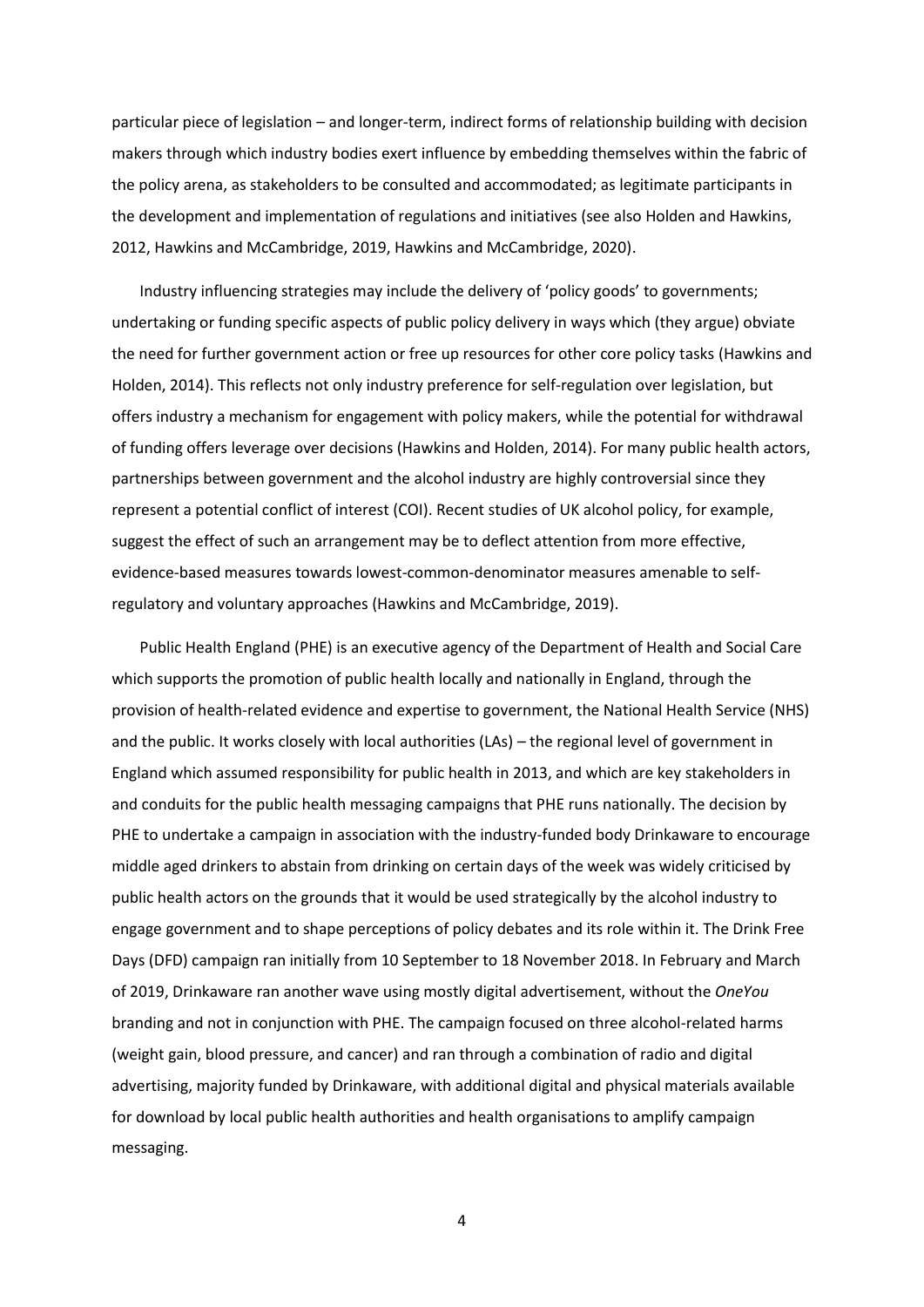This article examines whether the DFD campaign was used by, and/or useful to the alcohol industry and, if so, how. In keeping with the understanding of corporate political strategy identified above, we sought to understand the ways in which the DFD campaign may have benefitted the industry in both proximate (short-term) and indirect (longer-term) ways. Firstly, we sought to identify if it had been used in a direct, transactional way by alcohol companies and relevant industry bodies included in the study (i.e. trade associations) for example as part of their corporate social responsibility (CSR) messaging via public statements on their websites and social media accounts. Secondly, we sought to understand the ways in which the DFD campaign served to promote industry interests and policy agendas in more indirect and long-term ways. This included an analysis of the material relating to the DFD campaign on the Drinkaware website and the coverage of the DFD campaign in media sources. We addressed these questions through a series of semi-structured interviews with policy actors familiar with the campaign, an analysis of industry online presence (i.e. websites, social media accounts) and media coverage of the campaign. While the focus of this article is on the UK, the trans-national nature of the alcohol industry and their political strategies identified in previous studies means the findings here will be of interest and relevance to scholars working in other contexts and on other health-harming industries.

Two previous evaluations of the DFD campaign examined the effectiveness of the campaign in terms of its public communications objectives (YouGov, 2019, Public Health England, 2019). Any assessment about the value of the campaign and its ability to engender behaviour change in its target demographic is beyond the scope of the current article. It is limited to assessing the potential strategic value of the campaign to the alcohol industry in light of the existing research literature on corporate political activity within heath-harming industries.

#### **Drinkaware: An Industry Body?**

A key question in the context of this article is whether Drinkaware should be considered an alcohol industry body. Drinkaware was established initially by the alcohol producer organisation, the Portman Group, in 2004 before being established as a separate, UK-wide entity in 2006 via a Memorandum of Understanding (MOU) between the Portman Group, the UK Department of Health and the health ministries of the devolved administrations (Miller and Harkins, 2010). Given its genesis as an organisation and ongoing reliance on alcohol industry funding for over 90% of its revenue (Lim et al., 2019, Maani Hessari et al., 2019, McCambridge et al., 2013), many public health actors claim that Drinkaware is an alcohol-industry social aspects organisation (SAO; sometimes referred to as 'social aspects and public relations organisations;' SAPROs) and should thus be treated as part of the alcohol industry (Petticrew et al., 2018). The term SAO denotes industry funded and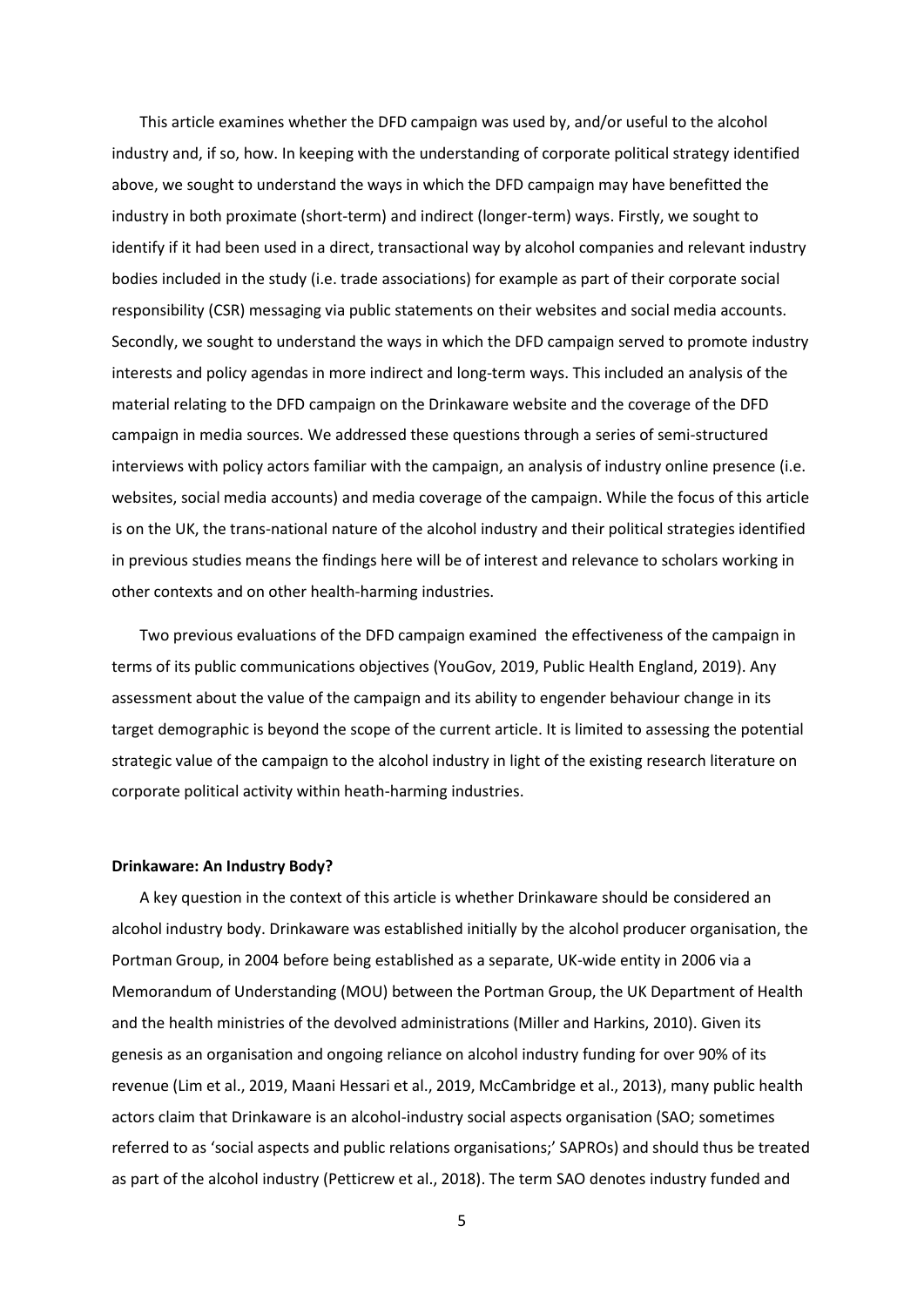controlled organisations which differ from trade associations, which have a more ambiguous function and position vis-à-vis their industry paymasters (The Portman Group, 2020, Harkins, 2010). This understanding of Drinkaware is strongly contested by the organisation itself, and some public health actors who argue that its management structures and oversight mechanisms insulate its activities from funder influence.

Following the 2006 MOU, Drinkaware's governance structures were established in ways which suggested its activities involved an explicit trade-off between industry and health interests. Its board of trustees consisted of equal representation of industry and health actors overseen by only two 'independent' trustees and was a source of criticism by health policy researchers (McCambridge et al., 2013). A review of activities and governance commissioned by Drinkaware and undertaken by the consultancy 23Red in 2013 identified this organisational design as problematic, at least reputationally, and recommended the adoption of a different structure (23 Red, 2013):

There is a perception amongst a minority of trustees that there is undue industry influence, although we found no evidence of this. Perhaps more importantly, the structure fuels the perception amongst the public health community that Drinkaware is not independent of industry.

Drinkaware implemented these recommendations and moved toward a model of independent trustees overseen by a new Chairman and Chief Executive. Yet concerns persist within the alcohol policy and public health communities about its continued dependence on alcohol industry funding (Meier et al., 2018).

Drinkaware has been criticised, along with similar organisations, for the particular account of alcohol-related harms which it presents and the interventions it promotes to address them. They focus on individual consumer responsibility , normalising regular drinking and focussing only on specific aspects of alcohol harm (e.g. binge drinking, youth consumption) (Lim et al., 2019). More recently, the Drinkaware messaging on cancer has been criticised on the grounds that it omits or understates the level of this risk associated with alcohol specifically, deflects attention onto wider risk factors or multiple causality of common cancers (e.g. via smoking *and* drinking), and misrepresents the relevant research evidence, particularly in relation to breast and colorectal cancer (Lim et al., 2019, Maani Hessari et al., 2019). The existence of organisations such as Drinkaware may lead policy makers to focus on less effective policy responses (i.e. public education), which are presented by industry actors as alternatives (rather than complements) to more effective, evidencebased interventions such as pricing increases and advertising restrictions (Hawkins and Holden,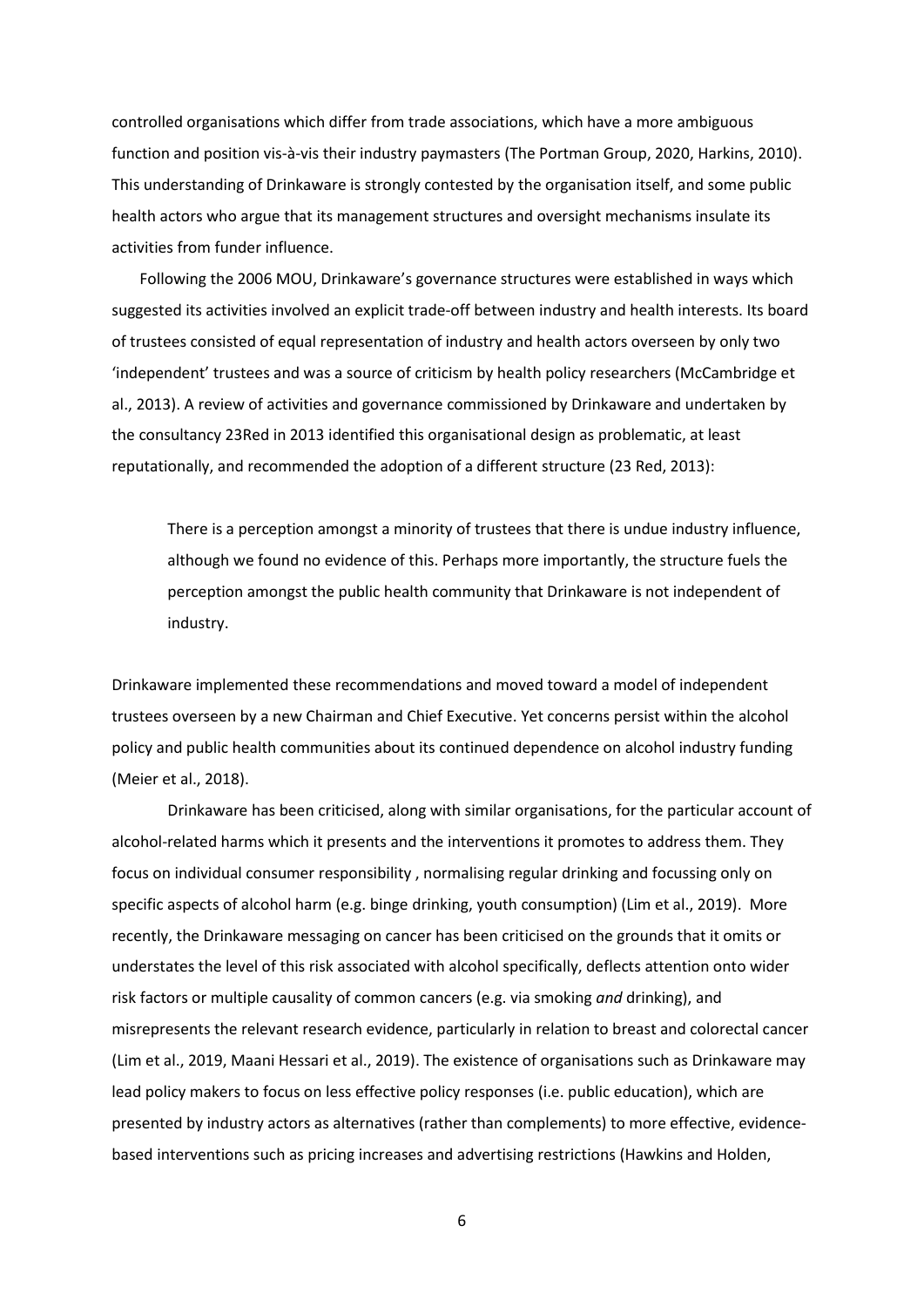2013, Hawkins and McCambridge, 2014). Drinkaware, and associated actors, however, reject the criticism levelled in these studies (Sim et al., 2019).

## **Methods**

This article emerges from a wider study of the DFD campaign which examined the questions addressed here alongside related issues. As such, the methodology reflects a mixed-methods approach using a combination of documentary analysis (including the analysis of websites and social media accounts) and semi-structured interviews with relevant actors, conducted in accordance with the policies of the [redacted university] ethics committee, which reviewed and approved the research design.

#### *Documentary Analysis*

Online and social media accounts are now a key way of disseminating information to the public. This includes both companies attempting to communicate with potential customers and governments seeking to reach citizens with public health guidance and other messaging. At the same time they provide textual data amenable to analysis by researchers. The analysis of industry websites and social media accounts was thus a crucial means of understanding if and how the DFD campaign had been used strategically by the alcohol industry as part of their CSR and political messaging strategies. For example, discussion of this in the public domain may be evidence of attempts to use participation in this campaign to bolster their credentials as socially responsible actors.

The analysis here focussed on the rhetorical use made by industry actors of their participation in the DFD campaign through a framing analysis of publicly available sources (Koon et al., 2016, Hawkins and Holden, 2013). As highlighted above, framing strategies attempt to shape policy debates by defining the nature of policy problems and the potential solutions to these (Hawkins and Holden, 2013), and is a key component of industry strategy to achieve a favourable regulatory environment (McCambridge et al., 2018). By definition, attempts to influence public understandings of policy problems are conducted in the public sphere and captured via publicly available sources (Lee and Hawkins, 2016, Freeman et al., 2015, Hawkins and Holden, 2013). Media analysis was included in the study to capture the extent to which this created favourable publicity for the alcohol industry.

Our focus is on alcohol producers (rather than retailers), their trade associations (e.g. the British Beer and Pub Association [BBPA] and the Wine and Spirit Trade Association), and SAOs such as the Portman Group (Holden et al., 2012, Holden and Hawkins, 2012, Harkins, 2010). The following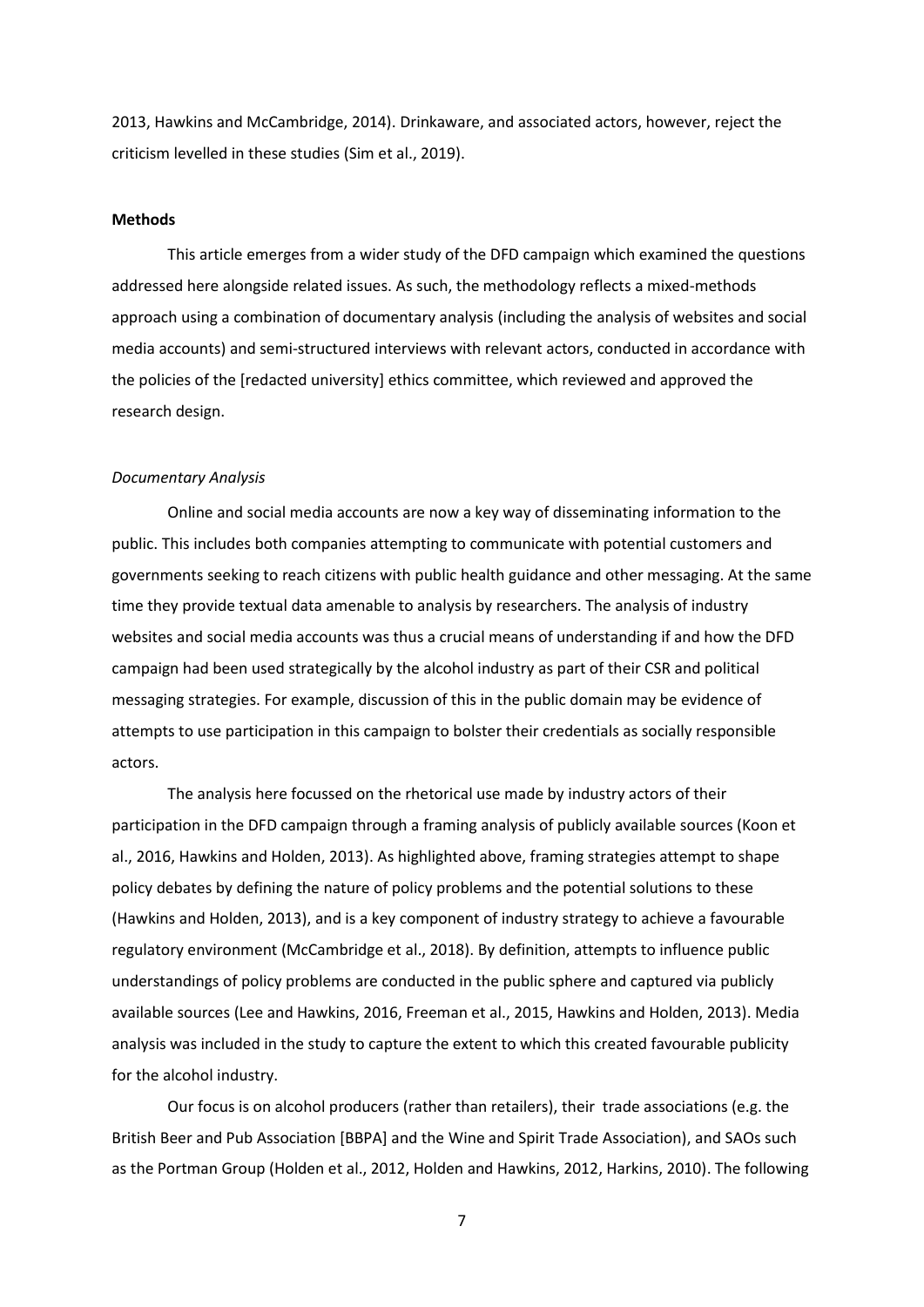companies and multilateral bodies were included in the study:

**Producers:** Diageo, Pernod Ricard, Bacardi, AB InBev, Heineken, Molson Coors, Carlsberg, C&C.

**Trade Associations/SAOs:** BBPA, Wine and Spirits Trade Association, Scotch Whisky Association (SWA); The Portman Group.

Documents were collected via purposive searches of industry actors' online profiles, including official company websites, Facebook pages and Twitter feeds. A manual search of the official websites and Facebook pages of main producer companies, trade associations/SAOs was conducted in November 2019 in order to document the presence (or otherwise) of material relating to: a) 'Drinkaware'; and b) 'Drink Free Days Campaign'. The manual search included visual content analysis of website splash pages, homepages and any CSR pages. Search bar functions within the websites were also used where available, focusing on the key search terms 'Drinkaware' and 'Drink Free Days'. In addition, we also searched the Drinkaware website for content mentioning the DFD campaign and recorded the relevant URLs and access dates. Since websites are often updated and change over time, the *Wayback Machine,* an open-source online internet archive, was used to identify any additional material produced during the timeframe of analysis but subsequently removed. The URLs of the included producer and trade association websites were searched via the *Wayback Machine* search function for the timeframes in which the DFD campaign ran (September to November 2018 and February to March 2019). For each month, a minimum of three dates were selected randomly and checked for any mention of the DFD campaign. If a month had fewer than three dates with 'snapshots' (i.e. when webpages were archived) all available dates were checked.

We searched Twitter using the advanced search function for the hashtag '#drinkfreedays', with the date delimiter set to identify tweets after 1 August 2018 to capture the launch of the DFD campaign the following month and any subsequent activity around this. Manual visual content analysis of the search results identified any relevant content which was then captured as an image file for analysis.

To capture the presence of the DFD campaign in the media, we conducted an initial scoping search for online articles covering the DFD campaign (from September to November 2018 and February to March 2019), on the *BBC News*, *Sky News*, *The Times*, *The Telegraph, The Independent, The Guardian/Observer, The Mail, The Mirror, The Express*, and *The Sun* websites. We then conducted a systematic search of the LexisNexis database for further news articles using the key search terms 'Drinkaware' and 'Drink Free Days'. Records were manually screened and any relevant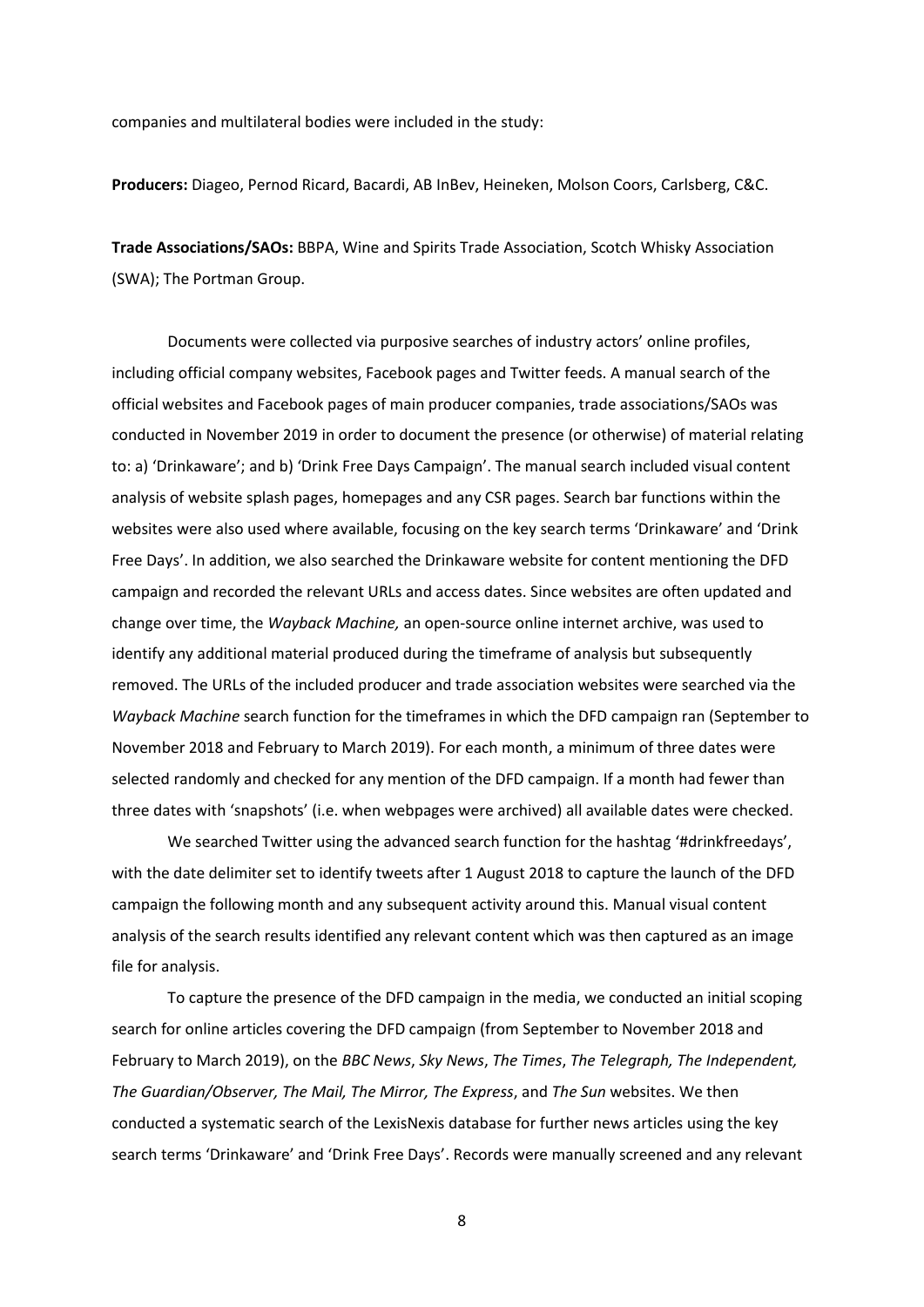content, embedded documentation or externally linked material mentioning the DFD campaign was retrieved for.

Thematic coding of the online content focused on the ways in which companies frame their activities and alcohol policy debates, both 'indirectly' via the media, as well as 'directly' via their own publications and outputs (Braun and Clarke, 2006). From this, a 'key themes' document was created summarising the findings from the documentary analysis; the principal ways in which industry engagement with the DFD campaign was framed by industry actors; and how this related to their attempts to frame alcohol policy debates and their position in the policy process, which forms the basis of the analysis presented below.

## *Semi-structured interviews*

Interviewees were provided with an information sheet in advance of the meeting and asked to give informed consent to participate in the process, to be voice recorded and to indicate how their data could be used and attributed to them in keeping with standard methodological and ethical procedures for interview-based research (Hawkins et al., 2012, Holden et al., 2012, Hawkins and Holden, 2013, Hawkins and Holden, 2014, Holden and Hawkins, 2012). Interviews lasted between 15 minutes and an hour (with most around 30 minutes).

Interview requests were sent to 53 potential respondents, identified from our stakeholder analysis (purposive sampling) and from suggestions of further potential respondents by interviewees (snowball sampling) (Hawkins and Cassidy, 2016, Brinkmann, 2013, Rubin and Rubin, 2012). A total of 36 interviews were conducted by the first and second author with local authority Directors of Public Health (DPHs) and other local authority public health representatives (n= 21), civil society organisations (n= 10), Drinkaware (n=3) and PHE (n=2). Of these, five respondents declined recording; a significantly higher number than in similar previous studies, reflecting the highly sensitive nature of the topic. 31 interviews were thus recorded and reviewed for relevance by the first author. Of these 27 were identified as containing material relevant to the study research questions and were transcribed. The other four interviews were deemed to have limited relevant information and were thus not transcribed. Their content was also identified as evidence that we had reached saturation point in data collection and had accessed all relevant and available participants. Where recording was not possible, detailed notes were taken by the interviewer. A full breakdown of interviewees is provided in Table 1. We aimed to interview at least two DPHs from each of the eight participating regions (n >16) as the South-West region was excluded from the campaign as a 'control.' The focus on local authority actors reflects the wider focus of the study from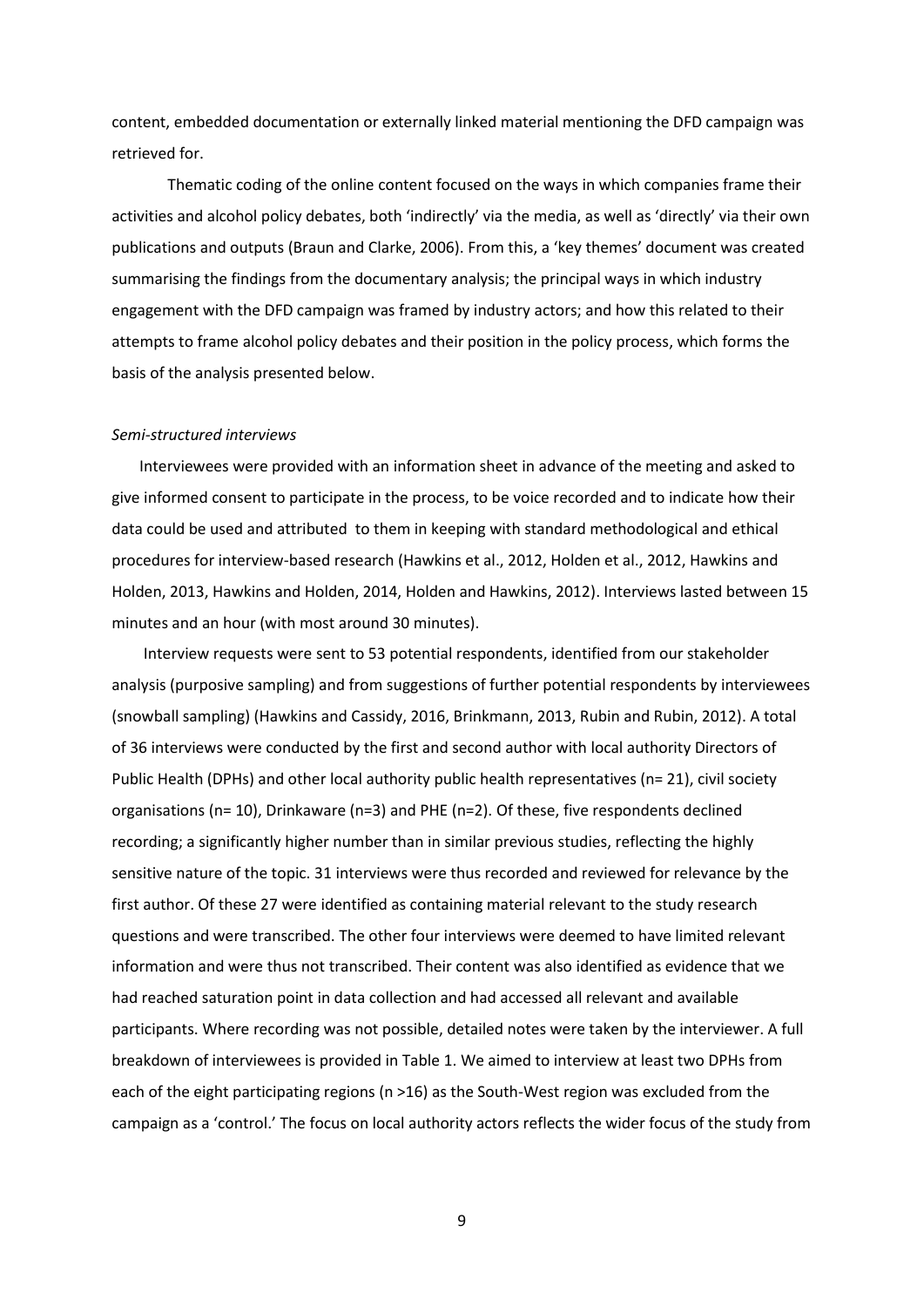which this article is taken, but they also provided important insights about the potential motivation for Drinkaware and its industry funders for participating in this campaign.

## [Table 1 here]

The 27 transcribed interviews were analysed using NVivo10 data analysis software (Braun and Clarke, 2006). In the first instance, interview transcripts were read independently by the authors and key themes and potential codes for analysis were identified. From these separate lists, the codebook was discussed and agreed and the second author undertook the formal coding in NVivo. After the coding process interview notes from non-recorded interviews were reviewed for any differences in terms of key themes and findings and a high degree of similarity was identified. Consequently, while for practical reasons the data presented below are taken from the transcribed interviews it is representative of the wider dataset.

## **Results**

We present the analysis of the data initially in terms of the different methods and data sources before summarising the findings in the Discussion section that follows.

#### *Producer Websites and Social Media Accounts*

From the analysis of industry websites and social media accounts, there was no reference to the DFD campaign identified on any of the producer websites included in the study. The SWA and BBPA carried the Drinkaware logo in the footer of their websites, but this was not related to the DFD campaign and they provided no other information about the organisation or any of its campaigns.

### *Twitter*

The Twitter search retrieved 60 tweets containing the hashtag '#drinkfreedays' from the specified time period. Among these, the most common categories included local authorities and local healthcare service providers (e.g. doctors' surgeries; n=23); followed by private individuals (n=8); Drinkaware (n=6); PHE (n=6); celebrity endorsees of the campaign (n=6); non-alcoholic beverage producers (n=4); other non-alcohol related businesses (n=4). Only one tweet was retrieved from an alcohol industry producer. Similarly, only one tweet was retrieved from a member of parliament. While the number of tweets from local authorities and service providers offers some indication about the social media imprint from their activities and the degree of prominence the campaign achieved, we did not undertake a detailed analysis of the messaging in these tweets given the focus here on industry messaging. However, we did note that the vast majority of tweets supported and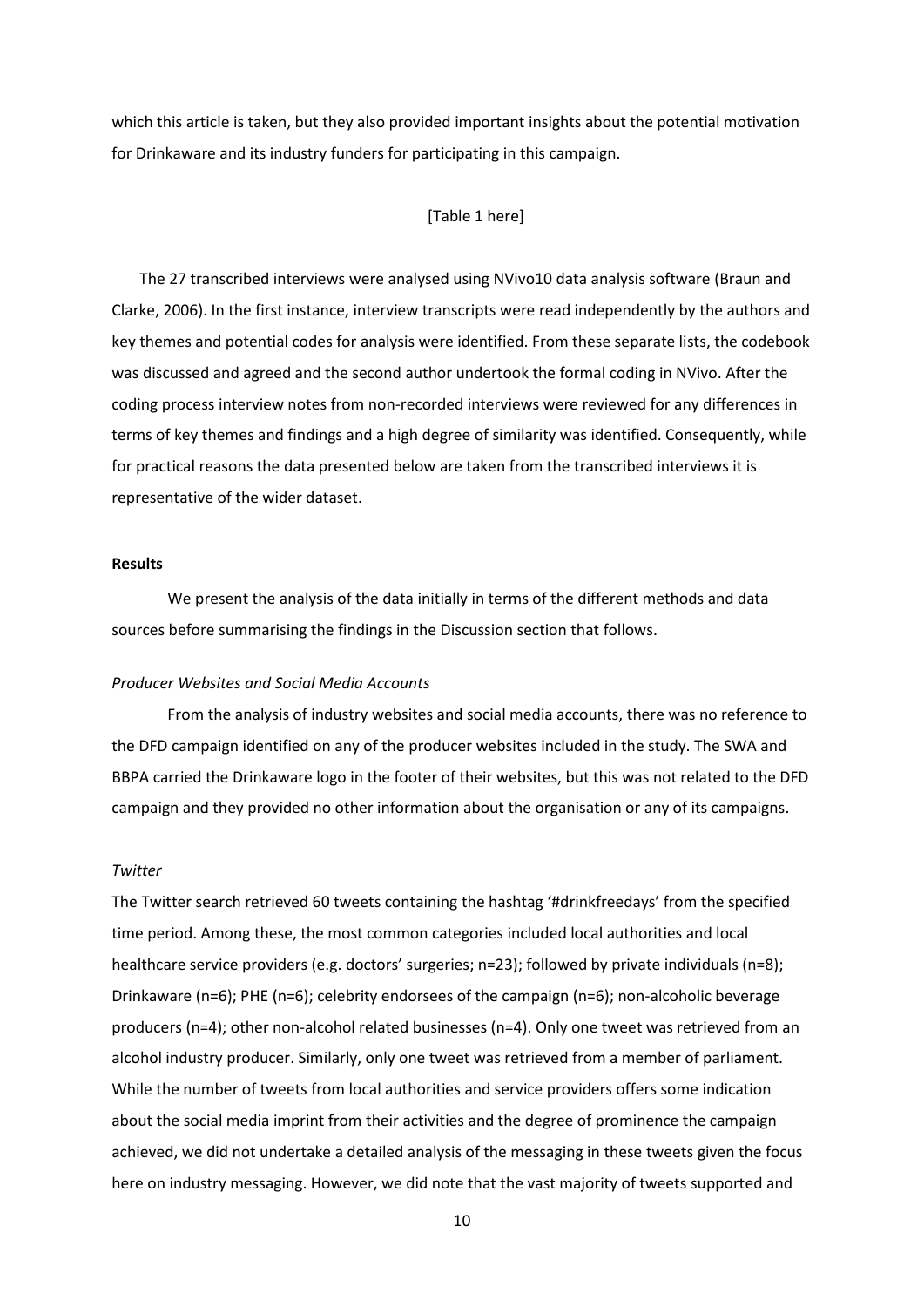publicised the campaign, while two tweets from the private accounts of a public health researcher and an NGO actor were critical of the campaign. Tweets from Drinkaware and PHE sought to publicise the campaign, linking to their campaign websites and other materials including embedded images and references to other media event occurring in ways which would be typical of this kind of social messaging. As there was only one tweet from a company we concluded there was no systematic attempt by companies to use participation in the campaign to support their CSR strategies.

#### *The Drinkaware Website*

The search for the term 'Drink Free Days' on the Drinkaware website resulted in 254 hits. Of these 254 hits, 17 of these explicitly concerned the DFD campaign and were therefore included in the analysis. In presenting the results of this analysis, we number these Drinkaware website (DAW) pages cited DAW 1-17-6. Given the high degree of similarity in the coverage of the campaign across the website entries, examples are selected from different pages which reflect the overall coverage of the campaign on the Drinkaware website.

The Drinkaware website explained that the aim of the DFD campaign was to target midlife drinkers 'aged 45-65 who are drinking routinely in the home and over the low risk drinking guidelines', who may not realise that they are doing so. Individual responsibility and behaviour change were identified as the means by which to address alcohol harms:

Incorporating Drink Free Days was found to be a positive and encouraging way for [target individuals] to change their drinking habits for the better, thereby reducing their risk of alcohol related harm (Drinkaware, 2021c).

However, the messaging repeatedly fails to mention the Chief Medical Officer (CMO)'s guidance around the maximum total volume of alcohol consumed per week (14 units) and appears to create a false dichotomy between two aspects of the guidelines which advise people both taking drink-free days and limit aggregate weekly consumption to 14 units:

Great! You've made the decision to reduce your drinking. This means you'll soon be on your way to reducing your risk of the harms associated with drinking (Drinkaware, 2021e).

It does not necessarily follow that if you abstain from alcohol on certain days that your aggregate consumption will fall or that you will be drinking safely if you continue to drink at high levels (or compensate for your periods of abstinence) on other days. This criticism of the campaign messaging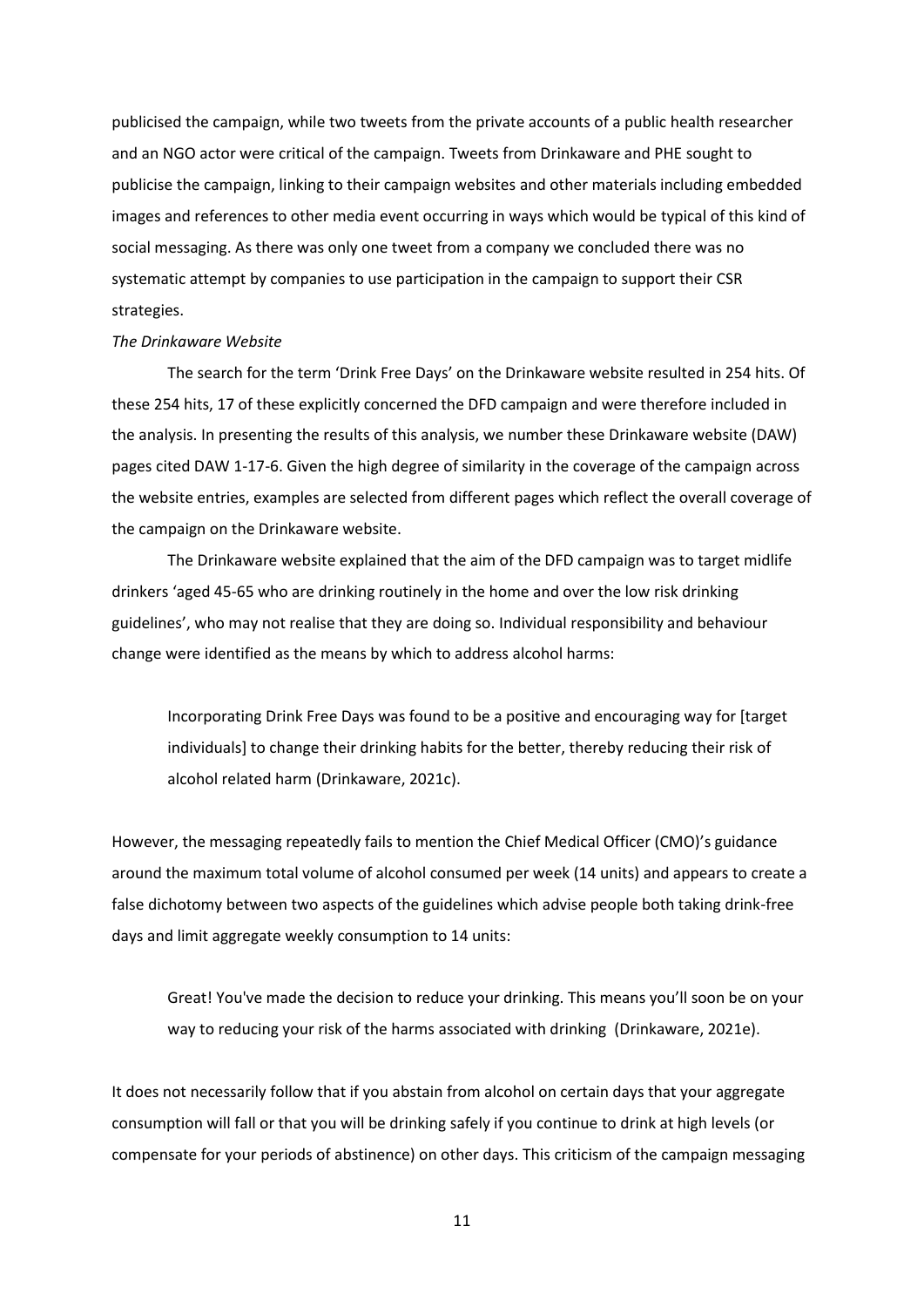– that by focussing on drink-free days it elides out of the total consumption message – were also highlighted by interviewees (see below).

The pages examined also focused on the health benefits of cutting down alcohol consumption through the DFD campaign, including its potential effects on obesity:

Did you know that a glass of wine amounts to around the same calories as a small bar of chocolate? And that three pints of typical lager (4% ABV) have around the same calories as two cheeseburgers. Enjoying more Drink Free Days each week can help you cut back on the empty calories in alcoholic drinks, maintain a healthy weight and reduce your risks of type-2 diabetes, heart disease and several types of cancer (Drinkaware, 2021f).

While these comparisons with popular foods may be useful in highlighting the obesogenic nature of alcoholic drinks to consumers (who may otherwise underestimate the calorific content of these products) the information above may serve to underplay the specific health consequences associated with drinking. It acts to decouple the direct link between alcohol consumption and cancer (and other conditions mentioned) by introducing obesity as an intervening variable.

Furthermore, this creates a potentially misleading equivalence between drinking and eating chocolate, while the effects of each in the quantities consumed may be very different. In this framing, it is obesity rather than alcohol, which also causes cancer, while alcohol is relegated to a risk factor for obesity alongside other factors such as diet or activity levels (see below). This could be interpreted as equivocating on the health effects of alcohol by lacing these in the context of other health risk factors. As with the criticisms of the drink-free days message – that as long as you take days off you can drink safely on other days – this seems to imply that as long as you behave responsibly and look after your health in other ways you need not be concerned about your drinking.

The website also identifies specific tools to help consumers take alcohol-free days such as the DFD smartphone app. These are presented as ways for drinkers to take charge of their drinking behaviour and exercise self-control:

Top tip: Download the free Drinkaware app. It lets you pick your Drink Free Days, sends you tips and reminders to help you stick to them and tracks your achievements (Drinkaware, 2021b).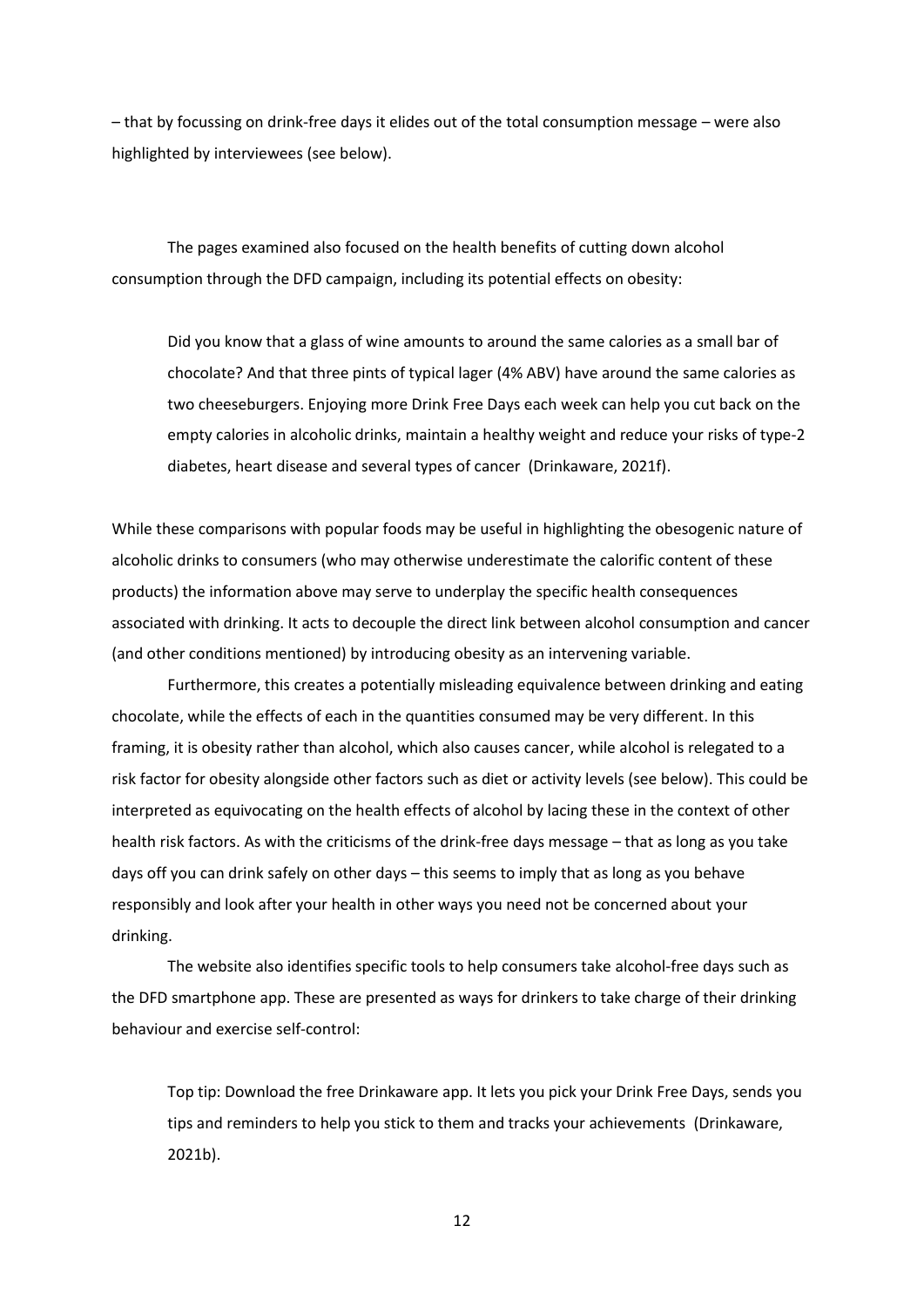The repeated use of the second person pronoun ('you') emphasises the distinction between the product (and its producers) and the consumer and underlines where the responsibility for change lies. The role of organisations like Drinkaware is thus to facilitate individual change by the provision of information, tips and tools, which reinforces the overall policy narrative of individual responsibility.

Great emphasis is placed on the need for individuals to plan ahead, manage their nondrinking days and identify alternatives to drinking such as walking, swimming and meditation exercises:

There are plenty of healthy and relaxing activities you can try on your Drink Free Days. Here's some suggestions we think you might enjoy! (Drinkaware, 2021d).

Meditation and breathing exercises – You don't have to be a certified yogi, calming breathing techniques take just a few minutes and can be done anywhere (Drinkaware, 2021a).

These messages imply both that drink-free days are an exception to the norm and that these are hard to achieve. It normalises daily alcohol consumption and frames days off drinking as challenges to be overcome from which individuals will need distraction and/or rewards.

## *Media coverage*

In total, 88 media articles from national and local newspapers, and verbatim text from radio programmes, were identified via searches on LexisNexis and included in the analysis of the media coverage of the DFD campaign.. 54 (61.4%) of the included articles were published within 14 days of the press release announcing the campaign on 10<sup>th</sup> September 2018 (Drinkaware, 2018). 63 (71.5%) articles carried direct quotes from Drinkaware staff or associated actors (such as the organisation's Medical advisory Panel [MAP]; a panel of external public health advisors which the organisation consults on the evidentiary content of its recommendations and materials), or celebrities discussing the campaign. 26 (29.5%) of the articles carried a quote from Elaine Hindal, the Drinkaware Chief Executive. 12 (13.6%) of the articles included a reference to the level of alcohol industry funding on which Drinkaware relies; but none mentioned its historical ties to the alcohol industry via the Portman Group. 32 (36.3%) articles carried quotes from PHE officials, of which 26 (29.5%) included quotes from Duncan Selbie, the Chief Executive of PHE. Six articles (6.8%) included quotes from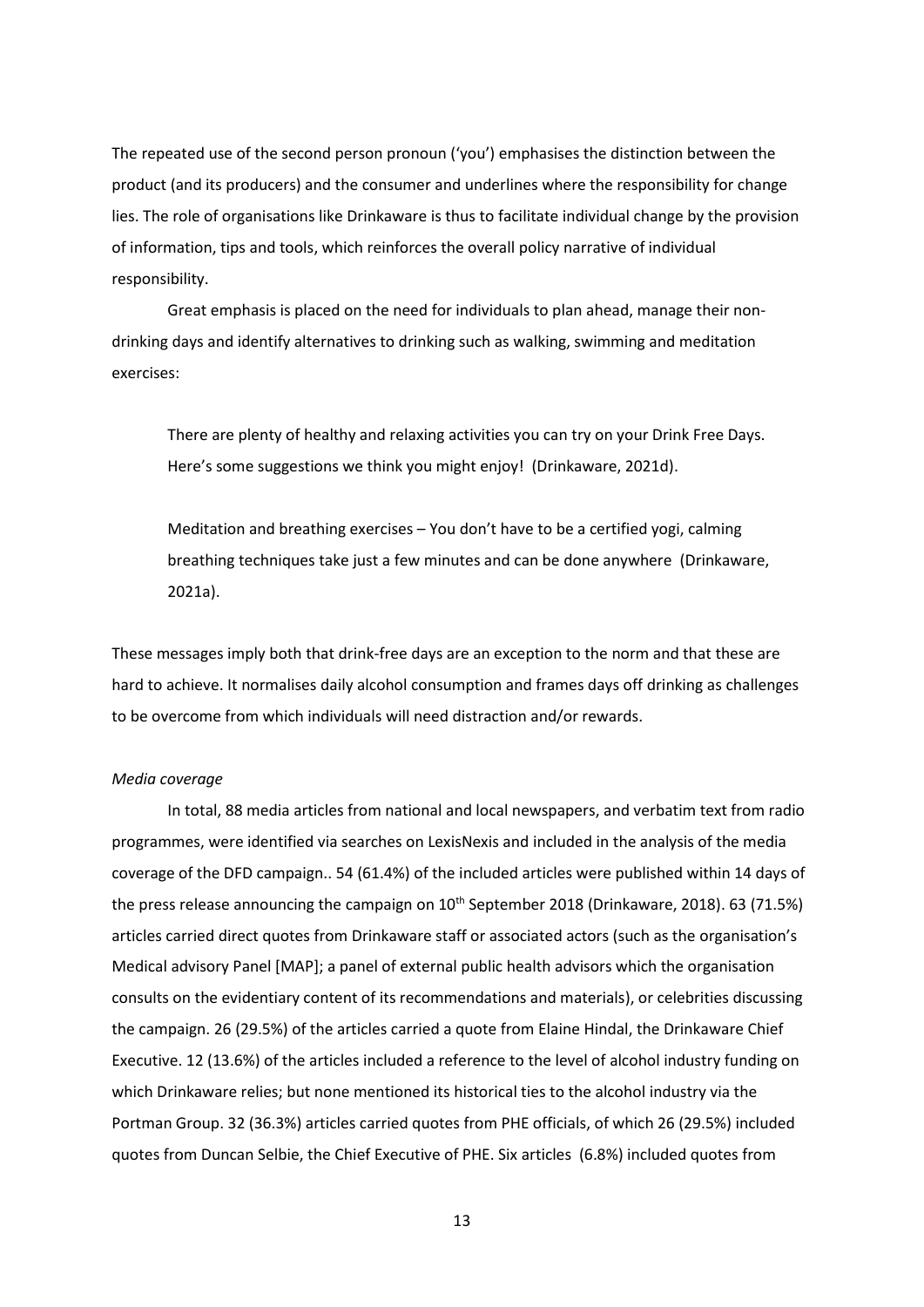academics, nine carried quotes from other public health actors outside PHE (i.e. NGO representatives such as Addaction and the British Heart Foundation), and two (2.3%) quoted the then CMO, Dame Sally Davies. Twelve (13.6%) of the articles discussed the controversy surrounding the partnership between PHE and Drinkaware. Given the strong similarities between the articles and their reliance on similar quotes from key actors in Drinkaware and PHE, the examples below reflect the content of the wider body of articles.

Media coverage of the DFD campaign highlighted the health benefits of having alcohol-free days each week. For example, Drinkaware Chief Executive Elaine Hindal said*:*

The more you drink, the greater the risk to your health. It's really that simple. But an increasing number of people, particularly middle-aged drinkers, are drinking in ways that are putting them at risk of serious and potentially life limiting conditions such as heart disease, liver disease and some types of cancer. That's where this campaign comes in and we're delighted to be joining forces with Public Health England for the first time to help give people that knowledge' (European Union News, 2018)[*inter alia*].

Much of the media coverage followed specific press releases from Drinkaware and carried content taken directly from this. The quote above was drawn from the Drinkaware press release cited above, which included text from Drinkaware (Elaine Hindal), PHE (Duncan Selbie) and former England footballer John Barnes, who was promoting the campaign. The quote was widely carried in the media articles referencing the DFD campaign (n=15) between 2 and 19 September 2018, with one article also printing the quote on 6 December 2018.

Drinkaware was presented in these articles as a socially responsible organisation, contributing to harm reduction by making consumers aware of the issues around heavy drinking, and supporting evidence-based policies, which help drinkers to modify their behaviour:

Evidence from behavioural science suggests that simple and easy ways of helping people to change their behaviour are the most effective, which is why Drinkaware and PHE have chosen to focus on Drink Free Days (European Union News, 2018).

In some instances, Drinkaware was identified as a public health body, obviating the need for quotations and perspectives from other public health actors to be included.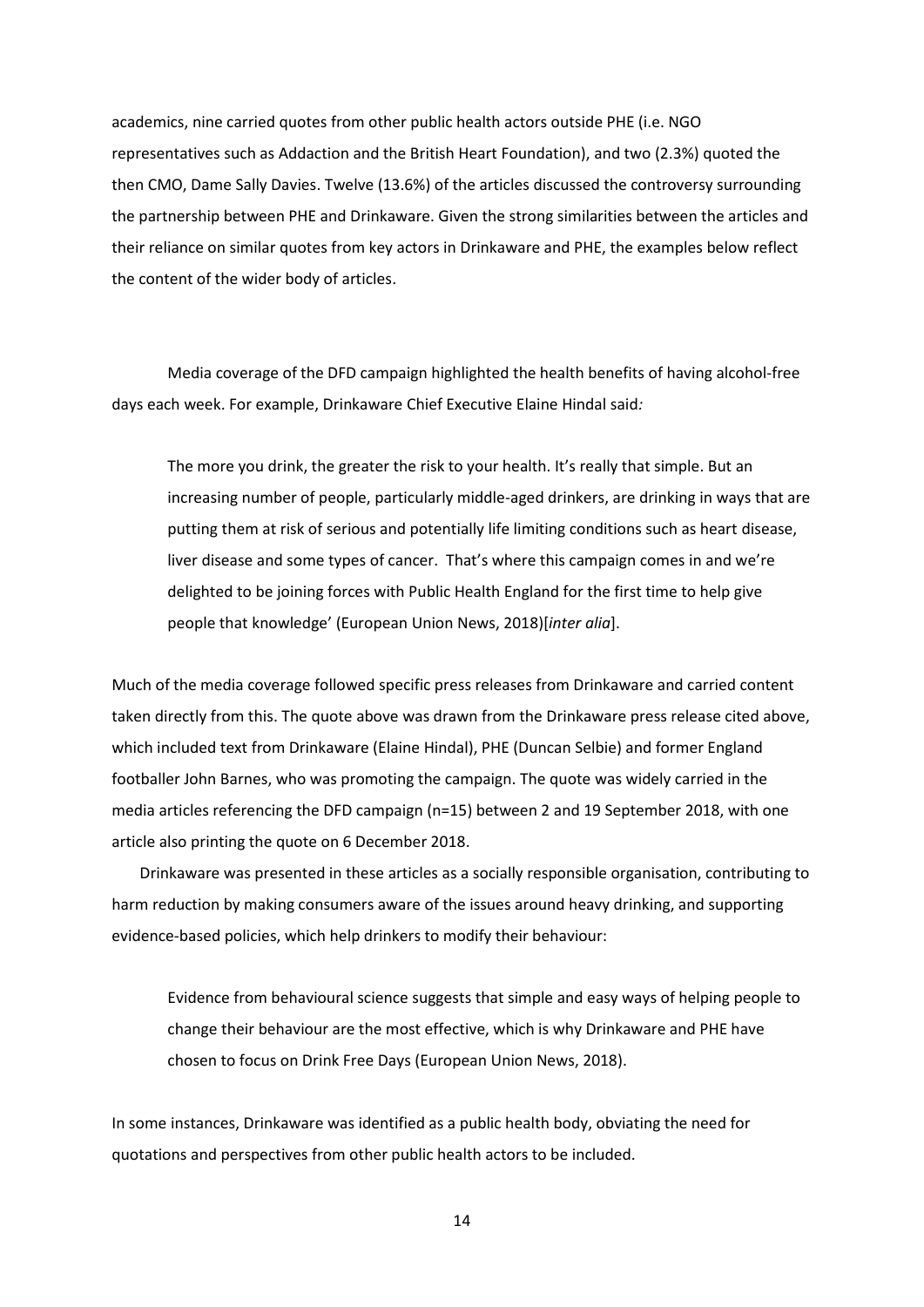Some articles discussed low-alcohol products being developed by alcohol companies and promoted as alternatives for consumers on their drink-free days:

Heineken 0.0% [is] a potential alternative to alcoholic drinks […]. The wider Drink Free Days campaign launched in September, and had already proved popular with consumers who are interested in taking more days off from drinking as a way of reducing their health risks from alcohol (The Grocer, 2018).

This potentially highlighted the social responsibility of companies developing less harmful products, but may also reinforce the perception, described above on the Drinkaware website, that taking days off drinking is challenging and requires bespoke substitute products to help people through. It also normalises the idea that beer is a product which is consumed daily, albeit sometimes in its alcoholfree form.

As on the Drinkaware website, the media coverage of the DFD campaign saw individual consumers as being responsible for alcohol-related harms and for addressing these. For example, three articles ran part, or all, of a quote from Drinkaware's Director of Evidence and Impact, John Larsen, of which one example is:

Research shows that an increasing number of men and women are drinking alcohol in ways that increases their risk of developing serious health problems, such as liver disease, cancer or heart disease. If you *choose* to drink, and regularly drink as much as this, then it's best to spread your drinking evenly over *three or more days*. We would also *encourage people to think about* having several drink free days a week to help them cut back and *keep the risks low* (York Press, 2018) [emphasis added].

In this quote the emphasis is on individual choice and responsibility and the health message is articulated in diluted and equivocal terms that people should 'think about' having drink-free days. It also seems to cue people to drink more by suggesting they drink on three or more days. It also presents the risk associated with taking these steps as being low rather than simply reduced in comparison to daily drinking, but it is impossible to assess this without knowing individuals' total consumption levels.

Celebrities endorsing the campaign were quoted in 25 of the articles. John Barnes, the ex-Liverpool and England footballer was particularly prominent in this regard, and his views were included in the original DA press release disseminated on 10 September 2018. His quote carried in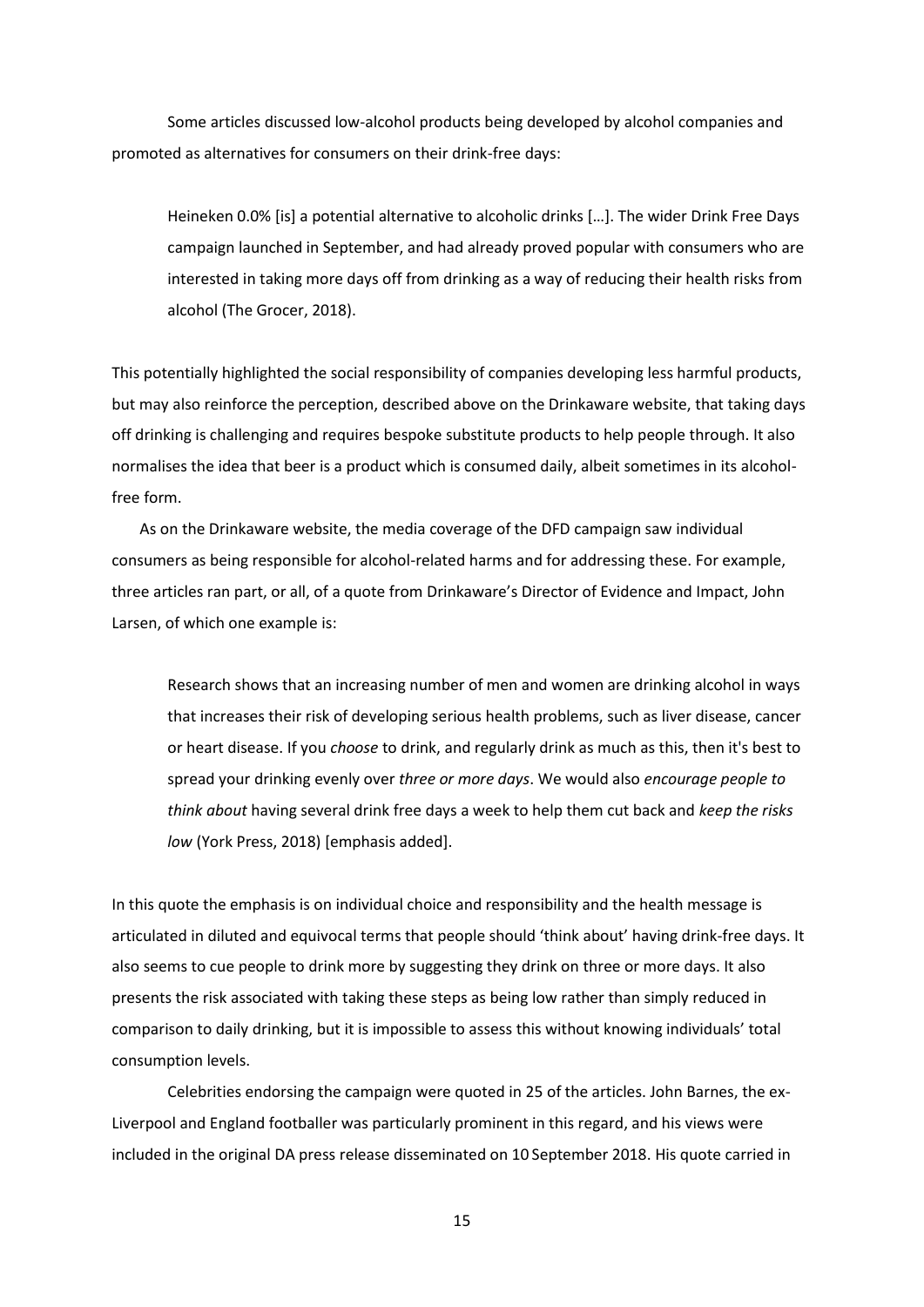multiple articles used the key industry-favourable framing of individual responsibility and the health benefits of drinking less:

This is an important campaign highlighting how many of us don't realise that we are drinking in ways that could be harming our health and how we are struggling to moderate. A beer here and a glass of wine there might not seem like much but the units can add up and so too can the health risks. Having a few more days a week that are drink free is a great way of taking control of our drinking and making healthier choices for the future which is why I am supporting this fantastic campaign (European Union News, 2018) [*inter alia*].

The role of Drinkaware was presented as being to provide advice and tools to support individual behaviour change, with the ultimate responsibility for causing and thus reducing harm lying with the individual drinker not the product or the industry:

Drinkaware's website has a hub of ideas and inspiration on activities people can do on drinkfree days, including taking up regular exercise, trying a new hobby and even going for something outside of your comfort zone such as outdoor swimming (Dorset Echo, 2019).

It was also publicised that 'Drinkaware Ambassadors' would be available in some supermarkets to offer advice and distribute 'factual, non-judgmental' materials to 'invite consumers to reflect on their drinking habits' (Chester and District Standard, 2019, Yorkshire Evening Post, 2019). This framing reinforces the normalisation of daily drinking highlighted above by emphasising the apparent difficulty of having drink-free days and the need for distractions and substitute activities in order to abstain.

Drinkaware was described as an 'independent charity' (York Press, 2018) which was acting 'in conjunction with Public Health England' (Press Association (East Anglia), 2018). This was reinforced by the media coverage citing medical professionals associated with Drinkaware and on their MAP (n=6). The identification of Drinkaware as a public health actor, without acknowledgement of its industry funding, had a significant effect on the coverage of the DFD campaign. Whereas journalistic norms often require balance between different perspectives on a policy event (sometimes with unintended negative consequences as in the case of climate change), the assumption that Drinkaware was an independent health charity meant articles did not seek the input of other public health actors, such as those on PHE's own Alcohol Leadership Board, who were critical of the partnership with PHE and its likely impact on public health.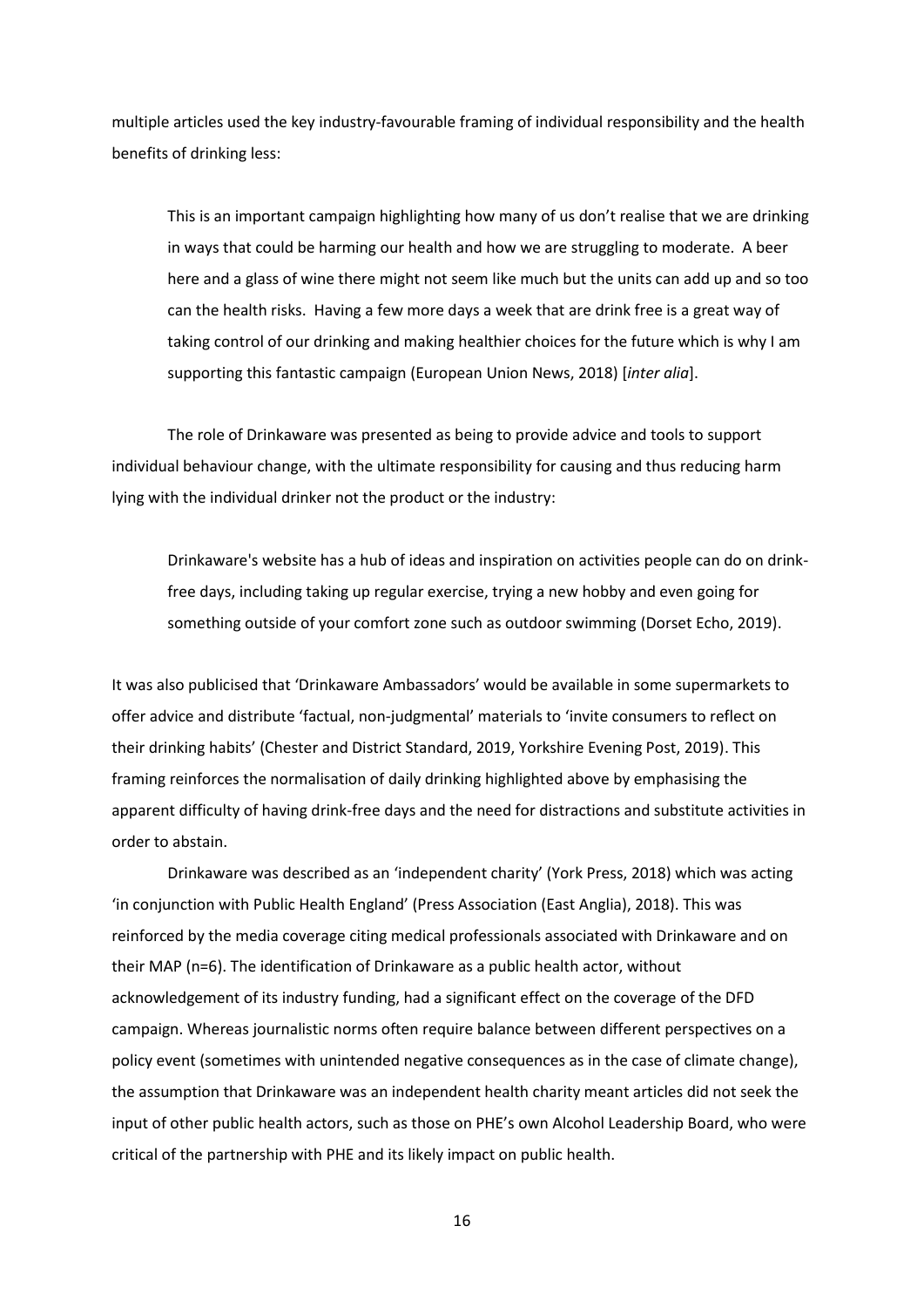Some of the media coverage focused on the controversy surrounding the partnership between an alcohol industry funded body such as Drinkaware and a public sector entity such as PHE. Responding to a letter from a range of UK public health researchers and activists published in *The Times* newspaper, Sir Leigh Lewis, Chairman of the Drinkaware Trust, contended that:

the charity did not speak for the industry. He said: 'It is saddening to see that false allegations about our independence are being used to undermine serious and genuine attempts to help people moderate their drinking' (Press Association Mediapoint, 2018)

Elsewhere, a Drinkaware spokeswoman, quoted anonymously, insisted the charity was independent and did not speak on behalf of the alcohol industry:

Our commitment to helping people make informed choices about alcohol is unswerving and to suggest otherwise is to wholly and wilfully misrepresent the charity and its aims (The Guardian, 2018).

The controversy around the partnership potentially worked in Drinkaware's favour as they were able to use the publicity to reiterate their independence and legitimacy, commitment to safe drinking and further promote their organisation:

A Drinkaware spokeswoman said: ``Drinkaware is an independent charity which is not part of and does not speak on behalf of the alcohol industry. Since our inception 11 years ago, Drinkaware has provided evidence-led advice, information and support to millions of people concerned about alcohol and its harmful effects. Our website and public statements consistently promote the Chief Medical Officer's guidelines and the latest evidence and facts about alcohol and its harms. All of our output is overseen and verified by an independent medical advisory panel consisting of well-regarded and highly experienced health professionals. As well as this important campaign with Public Health England, Drinkaware works with organisations across a range of sectors from the police and Government departments to businesses in the night-time economy to promote tools, initiatives and campaigns aimed at informing the public about drinking and its harmful effects." (Mediapoint, 2018)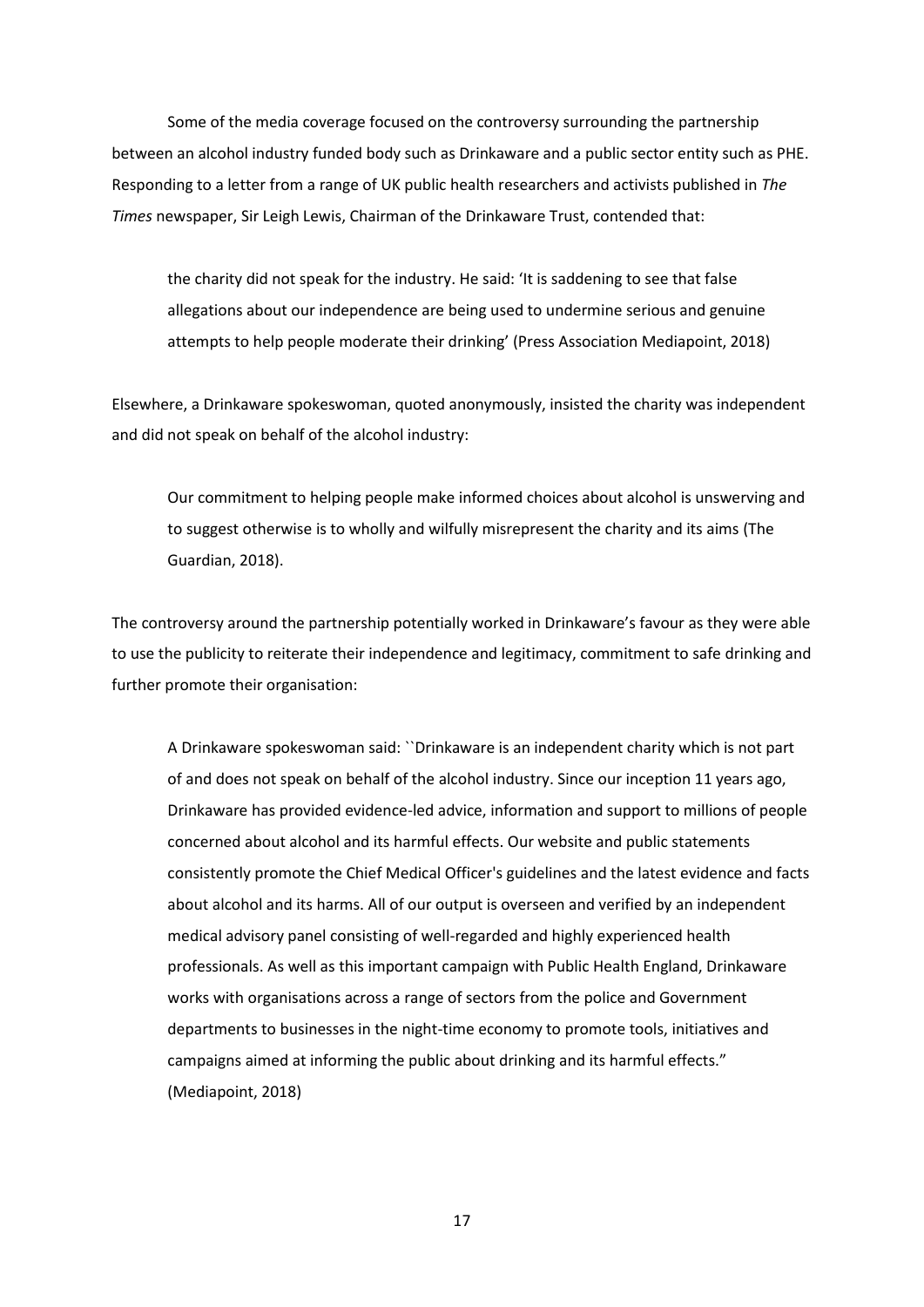The news article analysed cited industry sources who reinforced their favoured policy framing that harms are limited to a minority of harmful drinkers who need help to modify their drinking behaviour and that industry partnership is key to delivering this change:

British Beer & Pub Association (BBPA) chief executive Brigid Simmonds said: BBPA welcomes the new partnership between PHE and Drinkaware to encourage those who need help to moderate their drinking habits (Morning Advertiser, 2018).

## *Interview Responses*

Quotes from interviewees on the uses, and usefulness of the campaign for industry actors are presented in Table 2 below and so are not reproduced in the text here. Civil society actors interviewed were, with one exception, highly critical of the DFD campaign and the association between Drinkaware and PHE. Drinkaware was unanimously viewed by these respondents as an industry body with insufficient separation from, or firewalls between, the organisation and its industry funders. Consequently, the DFD campaign was seen as providing favourable 'PR' for the industry (in highlighting the work done by a body funded by the industry to reduce alcohol harms). In addition, they identified that the campaign, in being co-sponsored and co-branded between Drinkaware and PHE, provided the former with vicarious credibility through its association with the latter, while having the opposite effect on PHE. Similarly, they highlighted concerns about the content of the Drinkaware website and the specific messaging this carries about alcohol-related harms in line with the analysis presented immediately above and the previous studies of Drinkaware (McCambridge et al., 2013, Petticrew et al., 2018). They felt Drinkaware messaging reflected industry-favourable narratives of individual responsibility and allowed policy makers to avoid adopting more effective policy measures. The existence of Drinkaware allowed government to cite this as evidence they were addressing alcohol-related harms and to eschew taking politically more difficult policy decisions, for example to introduce minimum unit pricing in England, or to develop a new government alcohol strategy, which were also cited as an example of inactivity in this context. Finally, concerns were raised about the level of funding provided for the campaign (and for Drinkaware more generally) by the industry with this seen as evidence that industry actors were not interested in reducing alcohol-related harm, but instead wanted to be seen to be addressing the issue without this having any meaningful impact on population-level consumption and thus sales and profits.

[Table 2 here]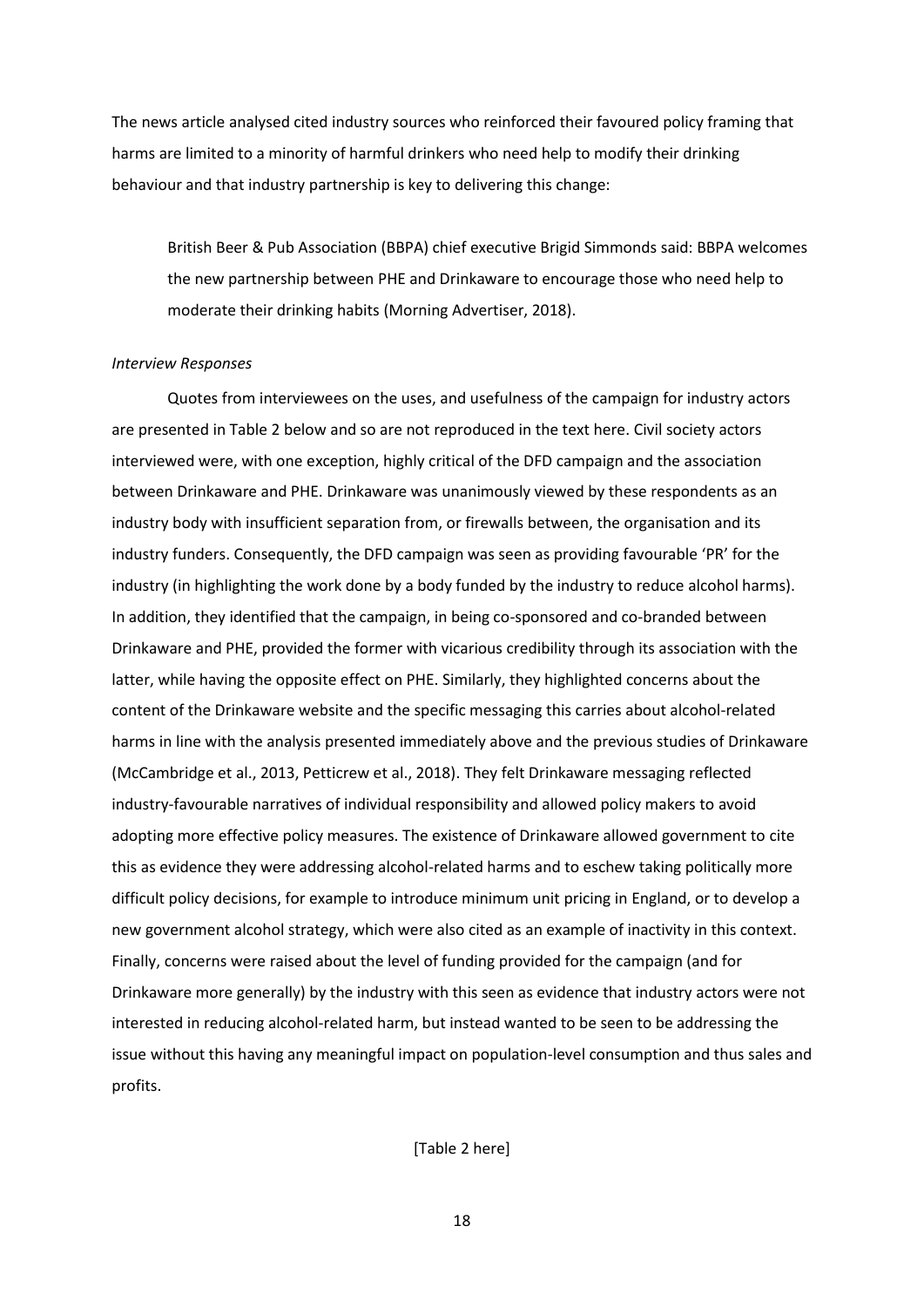One NGO actor was, however, supportive of the partnership between the organisations and was instead critical of the voices within public health who criticised PHE and the DFD campaign publicly. This, they felt, undermined the potential of the campaign to connect with consumers and for its message to hit home. In addition, they were concerned that these divisions had the effect of undermining the credibility of the public health sector more generally as it appeared unable to provide clear, unified guidance to the public. The rationale for their position was defined largely in pragmatic terms – that good policy and practice requires all stakeholders including Drinkaware to be around the table – and reflected the position adopted by the proponents group of local authority actors outlined above.

Many of the concerns raised by the civil society actors were reflected also by local government actors, particularly those identified as being opponents of the campaign. Others were less sceptical and took the stated objectives of the campaign at face value. These respondents could not see how something which stated that people should not drink on certain days would lead people to drink more and thus would not be advantageous to the industry. However, interviews also identified relatively low levels of understanding of and knowledge about alcohol harms and interventions among many local authority actors, and respondents had spent little time reflecting on how the campaign may have been politically useful to the industry. Responses to this question were often brief and prefaced by a statement that they didn't really know, hadn't considered the issue or that this would be something the industry themselves would need to comment on. This is understandable given the focus of their work and their multiple competing priorities, but is an important finding that levels of awareness about these issues is low among key actors engaged in the delivery of public health policy.

# **Discussion**

There was little evidence that industry actors sought to directly promote the DFD campaign and the role of industry funding – via their support of Drinkaware – in facilitating the campaign as a way of promoting their CSR credentials or as part of their public relations messaging. However, to limit our analysis of the uses made of the campaign to this narrow, transactional account of policy influence is inadequate. Instead, it is necessary to understand the significance of the Drinkaware/ PHE campaign in light of the relevant research literature on corporate political strategy. Corporations in health-harming industries, including the alcohol industry, pursue long-term approaches to engage decision makers and to frame the terms in which policy debates are conducted and seek to shape the policy environment through the promotion of policies amenable to their business interests and the establishment and funding of arms-length organisations to deliver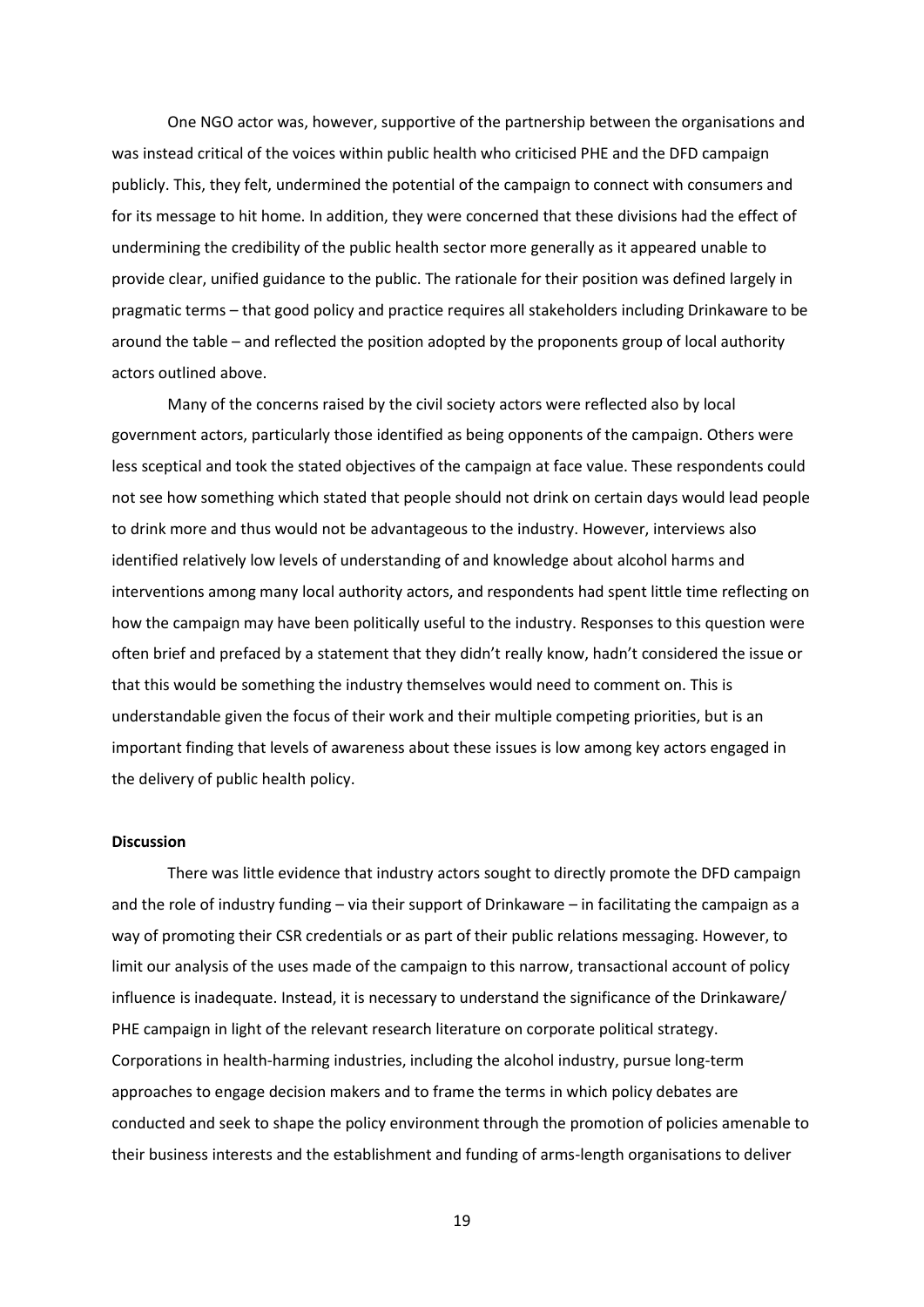these favoured policy measures directly (Hawkins and Holden, 2014, McCambridge et al., 2018). From this perspective the lack of direct engagement with the campaign by individual companies is in keeping with the strategy of presenting industry funded bodies as independent. When viewed this way, their policy interventions carry additional weight and their involvement in the policy process is less controversial. As such a clear separation between companies and arms-length bodies to which they outsource this type of policy engagement makes clear strategic sense.

The messaging around the campaign on the Drinkaware website and its wider media coverage reinforced industry favoured framings about alcohol-related harms and policy responses. Media coverage repeatedly identified Drinkaware as a public health body and carried quotes from Drinkaware actors without the voices of other public health actors concerned about the association with PHE. In addition, both sources framed alcohol-related harms and policy responses in ways in keeping with industry-favourable narratives about individual responsibility, which play down the need to reduce aggregate consumption and may even cue people to drink on more not fewer occasions. This is in keeping with previous analysis of the content of the DFD campaign, which raised concerns about the way in which the messages given to members of the public may be interpreted (Angus, 2018, Hawkins and Holden, 2013, McCambridge et al., 2018, Koon et al., 2016).

The value to the industry of initiatives like the DFD campaign is reflected in the extent to which key industry messages, including the norm of partnership, has permeated into the thinking and the responses of many interviewees from the public health sector; a finding in keeping with other recent studies of UK alcohol policy (Hawkins and McCambridge, 2019). The very existence of organisations such as Drinkaware shapes the content and direction of alcohol policy debates in ways advantageous to the alcohol industry. The reliance of alcohol health campaigns on industry funding affords alcohol companies both potential leverage over government (i.e. through the potential to withdraw funding) and a pretext for engagement with policy-makers. Secondly, the focus of current policy on Drinkaware promotes the type of targeted, consumer-focussed approaches favoured by the alcohol industry, but which are unlikely to reduce consumptions, harms or profits (Babor and al, 2010) .

The existence of Drinkaware has the effect of deflecting attention away from more effective, population-based measures such as regulation of pricing and promotion (Babor and al, 2010). It absorbs the policy bandwidth, which could be used to deliver other measures, and provides a plausible pretext for governments to eschew evidence-based policy measures and for industry actors reluctant to alter their business practices to reduce alcohol-related harms on the grounds that they are already acting via Drinkaware. From this perspective, any campaign or policy initiative which promotes Drinkaware, and confers legitimacy on it, can be seen as advantageous to the industry.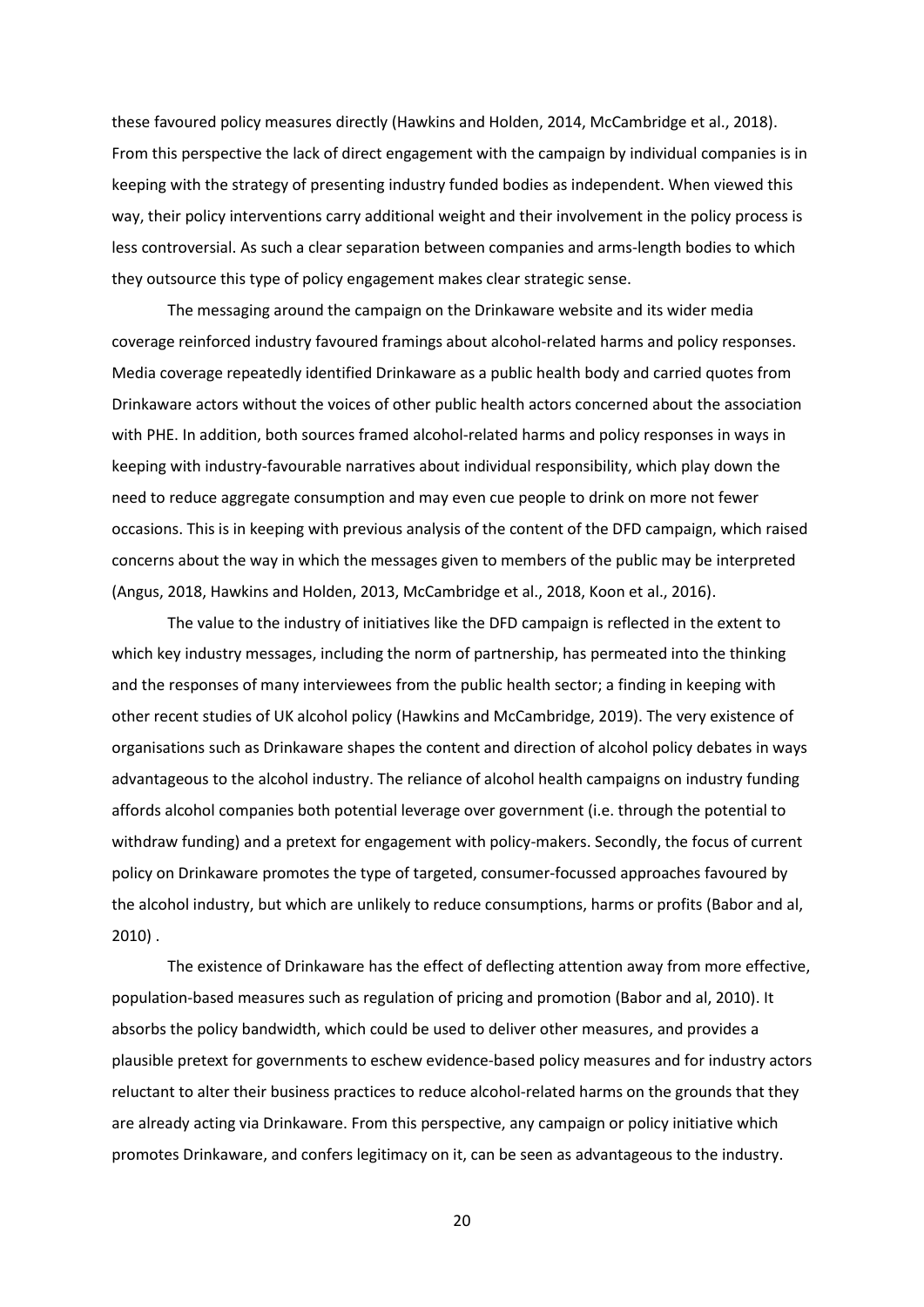Crucially, these concerns about the effects of Drinkaware on alcohol policy debates exist independently of concerns about industry influence over the internal operations of the organisation. The content of its messaging and campaign, as examined above, and its effect on alcohol policy debates are advantageous to the industry regardless of whether this is directed by the industry or not.

#### **Limitations**

Findings from interviews are limited to the themes discussed and may reflect personal views, rather than those of the institutions they represent. Sampling bias may have arisen from differences in those accepting and declining invitations to be interviewed, or referring us on to colleagues who may have had different perspectives and levels of awareness about the campaign and alcohol policy more generally.

A further potential focus for understanding industry strategy would have been to examine attempts by industry to engage directly with government actors under the pretext of the DFD campaign. However, this would have required a different methodology involving interviews with policy makers and, potentially, freedom of information requests for details of meetings between industry actors and policy makers. This would have had significant implications for the time and resources needed to compete the study. In addition, there was a strong likelihood (based on past experience) that such materials would be deemed commercially sensitive and thus not released. As such, we could not guarantee having useful data in a timely manner. We assume also that the principal benefit to industry actors , in promoting this type of intervention and framing themselves as legitimate policy actors, is best served through public interventions. Attempts to promote the campaign for these purposes can thus be captured via the data and methods set out above.

# **Conclusion**

We found limited evidence that the DFD campaign was used strategically by the industry in intentional, short-term, transactional terms. Yet the campaign was advantageous to the industry in other ways, particularly in terms of reinforcing the position of Drinkaware as a key policy actor and thus the engagement of industry-funded bodies in the alcohol policy process. Interview respondents identified the reputational advantage to Drinkaware through the association with a government health body such as PHE, which reinforced its claim to be a legitimate source of health information and a partner to government in policy delivery. The very existence of Drinkaware thus represents both an informational and a diversional advantage to the alcohol industry actors, by promoting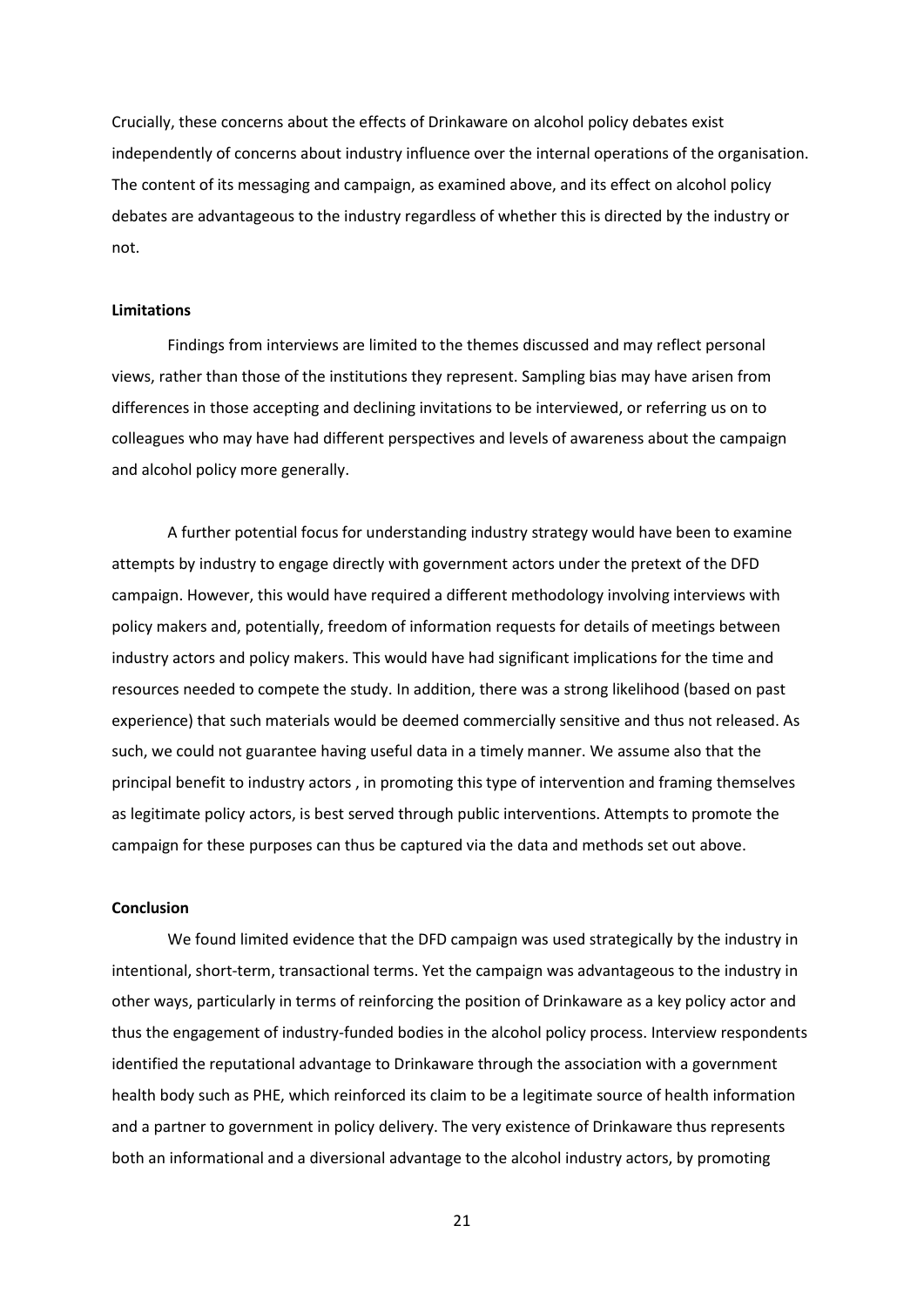favourable policy narratives and deflecting attention from more effective policy interventions such as the regulation of pricing and promotional activity. Understanding the importance of these entities requires a nuanced understanding of corporate political strategy as subtle, ongoing and often imperceptible as has been advanced by alcohol scholars previously. Campaigns such as DFD which increase the prominence of Drinkaware or convey vicarious credibility on it are thus of key importance and value to the long-term strategic interest of the alcohol industry. As such, both government agencies and public health actors should exercise great caution when considering engagement with Drinkaware and other industry-associated entities.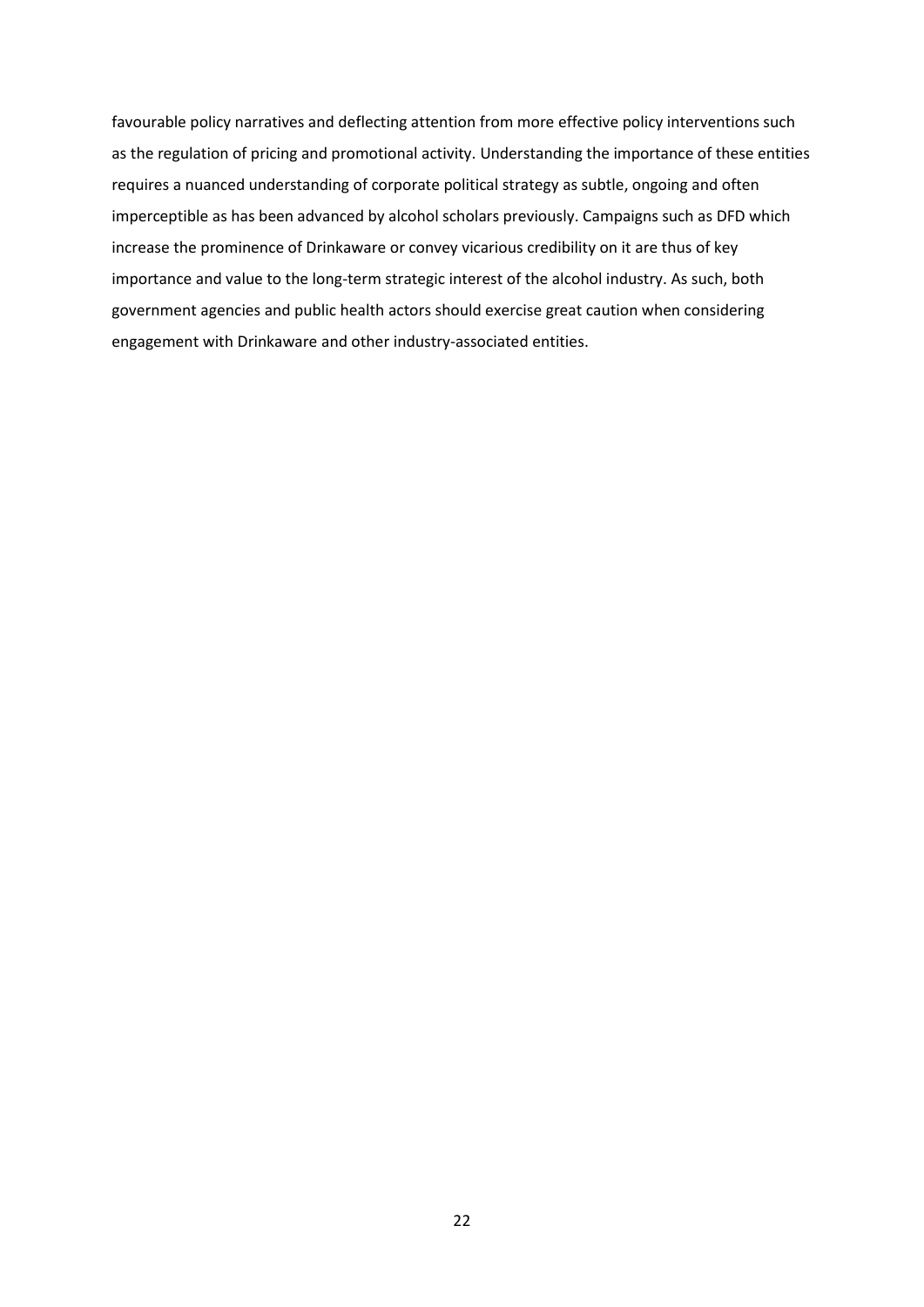# **References**

- 23 RED. 2013. *Independent Review of The Drinkaware Trust (2006–2012)* [Online]. Available: <https://www.drinkaware.co.uk/media/1334/drinkaware-review-2013-report.pdf> [Accessed 12 March 2020].
- ANGUS, C. 2018. *Tell me more, tell me more – what's this industry-led public health initiative about?*  [Online]. Institute of Alcohol Studies Blog, . Available: [http://www.ias.org.uk/Blog/Tell-me](http://www.ias.org.uk/Blog/Tell-me-more-tell-me-more-whats-this-industry-led-public-health-initiative-about.aspx)[more-tell-me-more-whats-this-industry-led-public-health-initiative-about.aspx](http://www.ias.org.uk/Blog/Tell-me-more-tell-me-more-whats-this-industry-led-public-health-initiative-about.aspx) [Accessed 23 March 2020].
- BABOR, T. & AL, E. 2010. Alcohol: No Ordinary Commodity a summary of the second edition. *Addiction,* 105**,** 769-779.
- BABOR, T. F., ROBAINA, K., BROWN, K., NOEL, J., CREMONTE, M., PANTANI, D., PELTZER, R. I. & PINSKY, I. 2018. Is the alcohol industry doing well by 'doing good'? Findings from a content analysis of the alcohol industry's actions to reduce harmful drinking. *BMJ Open,* 8**,** e024325.
- BABOR, T. F., ROBAINA, K. & JERNIGAN, D. 2015. The influence of industry actions on the availability of alcoholic beverages in the African region. *Addiction,* 110**,** 561-71.
- BRAUN, V. & CLARKE, V. 2006. Using thematic analysis in psychology. *Qualitative research in psychology,* 3**,** 77-101.
- BRINKMANN, S. 2013. *Qualitative interviewing*, Oxford University Press.
- CHESTER AND DISTRICT STANDARD. 2019. *Asda Ellesmere Port shoppers given free advice on drinking habits in Drinkaware event* [Online]. Available: [https://www.chesterstandard.co.uk/news/17359824.asda-ellesmere-port-shoppers-given](https://www.chesterstandard.co.uk/news/17359824.asda-ellesmere-port-shoppers-given-advice-on-drinking-habits/)[advice-on-drinking-habits/](https://www.chesterstandard.co.uk/news/17359824.asda-ellesmere-port-shoppers-given-advice-on-drinking-habits/) [Accessed].
- DORFMAN, L., CHEYNE, A., FRIEDMAN, L. C., WADUD, A. & GOTTLIEB, M. 2012. Soda and tobacco industry corporate social responsibility campaigns: how do they compare? *PLoS medicine,* 9**,** e1001241-e1001241.
- DORSET ECHO. 2019. *'At risk' middle-aged drinkers should have a few booze-free days* [Online]. Available: [https://www.dorsetecho.co.uk/uk\\_national\\_news/16831222.middle-aged](https://www.dorsetecho.co.uk/uk_national_news/16831222.middle-aged-drinkers-should-have-more-alcohol-free-days-campaigners/)[drinkers-should-have-more-alcohol-free-days-campaigners/](https://www.dorsetecho.co.uk/uk_national_news/16831222.middle-aged-drinkers-should-have-more-alcohol-free-days-campaigners/) [Accessed].
- DRINKAWARE. 2018. *Public Health England and Drinkaware launch Drink Free Days* [Online]. Drinkaware. Available: [https://www.drinkaware.co.uk/press/public-health-england-and](https://www.drinkaware.co.uk/press/public-health-england-and-drinkaware-launch-drink-free-days/)[drinkaware-launch-drink-free-days/](https://www.drinkaware.co.uk/press/public-health-england-and-drinkaware-launch-drink-free-days/) [Accessed 23 March 2020].
- DRINKAWARE. 2021a. *10 stress-busting tips to help you stick to your Drink Free Days* [Online]. Available: [https://www.drinkaware.co.uk/drinkfreedays/get-started/ten-stress-busting-tips](https://www.drinkaware.co.uk/drinkfreedays/get-started/ten-stress-busting-tips-to-help-you-stick-to-your-drink-free-days/)[to-help-you-stick-to-your-drink-free-days/](https://www.drinkaware.co.uk/drinkfreedays/get-started/ten-stress-busting-tips-to-help-you-stick-to-your-drink-free-days/) [Accessed 28 March 2021].
- DRINKAWARE. 2021b. *Drink Free Days aren't just for January* [Online]. Available: <https://www.drinkaware.co.uk/drinkfreedays/drink-free-days-not-just-for-january/> [Accessed 28 March 2021].
- DRINKAWARE. 2021c. *Drink Free Days Campaign* [Online]. Available: [https://www.drinkaware.co.uk/about-us/what-we-do/our-approach/our-campaigns/drink](https://www.drinkaware.co.uk/about-us/what-we-do/our-approach/our-campaigns/drink-free-days-campaign)[free-days-campaign](https://www.drinkaware.co.uk/about-us/what-we-do/our-approach/our-campaigns/drink-free-days-campaign) [Accessed 28 March 2021].
- DRINKAWARE. 2021d. *How to Get Active on your Drink Free Days* [Online]. Available: [https://www.drinkaware.co.uk/drinkfreedays/get-started/how-to-get-active-on-your-drink](https://www.drinkaware.co.uk/drinkfreedays/get-started/how-to-get-active-on-your-drink-free-days/)[free-days/](https://www.drinkaware.co.uk/drinkfreedays/get-started/how-to-get-active-on-your-drink-free-days/) [Accessed 28 March 2021].
- DRINKAWARE. 2021e. *I'd like to reduce my drinking* [Online]. Available: <https://www.drinkaware.co.uk/i-would-like-to-reduce-my-drinking/> [Accessed 28 March 2021].
- DRINKAWARE. 2021f. *Improve your health with Drink Free Days* [Online]. Available: <https://www.drinkaware.co.uk/drinkfreedays/get-started/health-benefits/> [Accessed 28 March 2021].
- EUROPEAN UNION NEWS. 2018. *Public Health England and Drinkaware launch Drink Free Days*  [Online]. [Accessed 10 September 2018].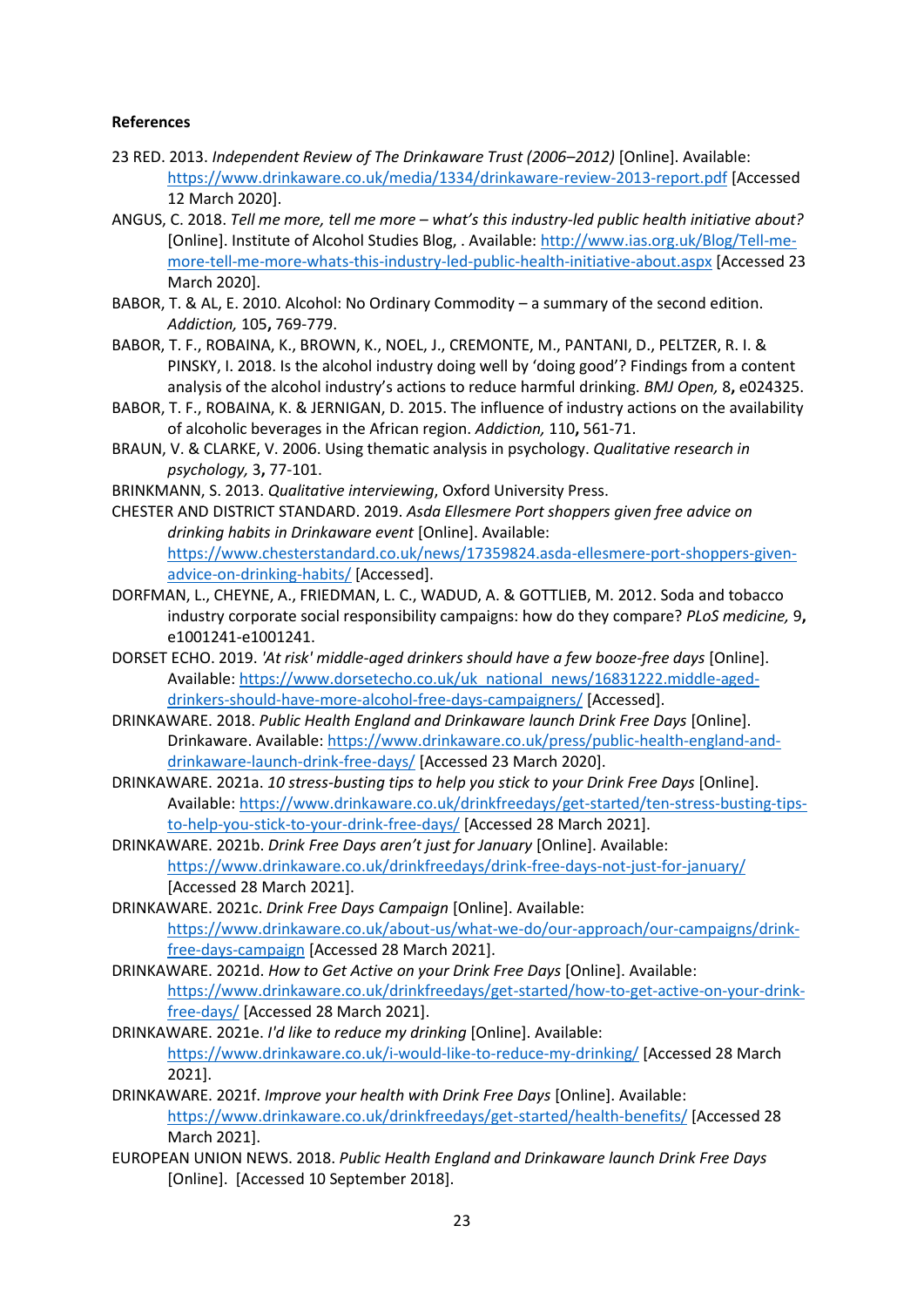FREEMAN, B., POTENTE, S., ROCK, V. & MCIVER, J. 2015. Social media campaigns that make a difference: what can public health learn from the corporate sector and other social change marketers. *Public Health Res Pract,* 25**,** e2521517.

HARKINS, C. 2010. The Portman Group. *BMJ,* 340.

HAWKINS, B. & CASSIDY, R. 2016. Interviewing Key Informants from the Corporate Sector. *In:* LEE, K. & HAWKINS, B. (eds.) *Researching Corporations and Global Health Governance: An Interdisciplinary Guide.* London: Rowman and Littlefield.

HAWKINS, B. & HOLDEN, C. 2013. Framing the alcohol policy debate : industry actors and the regulation of the UK beverage alcohol market. *Critical policy studies,* 7**,** 53-71.

- HAWKINS, B. & HOLDEN, C. 2014. 'Water dripping on stone '? Industry lobbying and UK alcohol policy. *Policy and Politics,* 42**,** 55-70.
- HAWKINS, B. & HOLDEN, C. 2018. European Union implementation of Article 5.3 of the Framework Convention on Tobacco Control. *Globalization and Health,* 14**,** 79.
- HAWKINS, B., HOLDEN, C., ECKHARDT, J. & LEE, K. 2016. Reassessing policy paradigms: A comparison of the global tobacco and alcohol industries. *Global Public Health***,** 1-19.
- HAWKINS, B., HOLDEN, C. & MACKINDER, S. 2019. A multi-level, multi-jurisdictional strategy: Transnational tobacco companies' attempts to obstruct tobacco packaging restrictions. *Global Public Health,* 14**,** 570-583.
- HAWKINS, B., HOLDEN, C. & MCCAMBRIDGE, J. 2012. Alcohol industry influence on UK alcohol policy: A new research agenda for public health. *Critical public health,* 22**,** 297-305.

HAWKINS, B. & MCCAMBRIDGE, J. 2014. Industry actors, think tanks, and alcohol policy in the United Kingdom. *American journal of public health,* 104**,** 1363-1369.

HAWKINS, B. & MCCAMBRIDGE, J. 2019. Public-private partnerships and the politics of alcohol policy in England: the Coalition Government's Public Health 'Responsibility Deal'. *BMC public health,* 19**,** 1477.

HAWKINS, B. & MCCAMBRIDGE, J. 2020. 'Tied up in a legal mess': The alcohol industry's use of litigation to oppose minimum alcohol pricing in Scotland. *Scottish Affairs,* 29**,** 3-23.

HAWKINS B., H. C., MACKINDER S. 2020. Introduction. *The Battle for Standardised Cigarette Packaging in Europe. .* Palgrave Pivot, Cham.

HOLDEN & HAWKINS, B. 2012. 'Whisky gloss': The alcohol industry, devolution and policy communities in Scotland. *Public Policy and Administration,* 28**,** 253-273.

HOLDEN & HAWKINS, B. 2018. Law, market building and public health in the European Union. *Global Social Policy,* 18**,** 45-61.

HOLDEN, C. & HAWKINS, B. 2016. Health Policy, Corporate Influence and Multi-Level Governance: The Case of Alcohol Policy in the European Union. *In:* KENWORTHY, N., MACKENZIE, R. & LEE, K. (eds.) *Case Studies on Corporations and Global Health Governance: Impacts, Influence and Accountability.* London: Rowman and Littlefield.

HOLDEN, C., HAWKINS, B. & MCCAMBRIDGE, J. 2012. Cleavages and co-operation in the UK alcohol industry: a qualitative study. *BMC public health,* 12**,** 483-483.

HURT, R. D., EBBERT, J. O., MUGGLI, M. E., LOCKHART, N. J. & ROBERTSON, C. R. 2009. Open doorway to truth: legacy of the Minnesota tobacco trial. *Mayo Clinic proceedings. Mayo Clinic,* 84**,** 446-56.

JAHIEL, R. I. & BABOR, T. F. 2007. Industrial epidemics, public health advocacy and the alcohol industry: lessons from other fields. *Addiction,* 102**,** 1335-9.

JERNIGAN, D. H. & BABOR, T. F. 2015. The concentration of the global alcohol industry and its penetration in the African region. *Addiction,* 110**,** 551-60.

KATIKIREDDI ET AL 2014a. Changing policy framing as a deliberate strategy for public health advocacy: a qualitative policy case study of minimum unit pricing of alcohol. *The Milbank Quarterly,* 92**,** 250-283.

KATIKIREDDI ET AL 2014b. Understanding the development of minimum unit pricing of alcohol in Scotland: a qualitative study of the policy process. *PLoS One,* 9**,** e91185.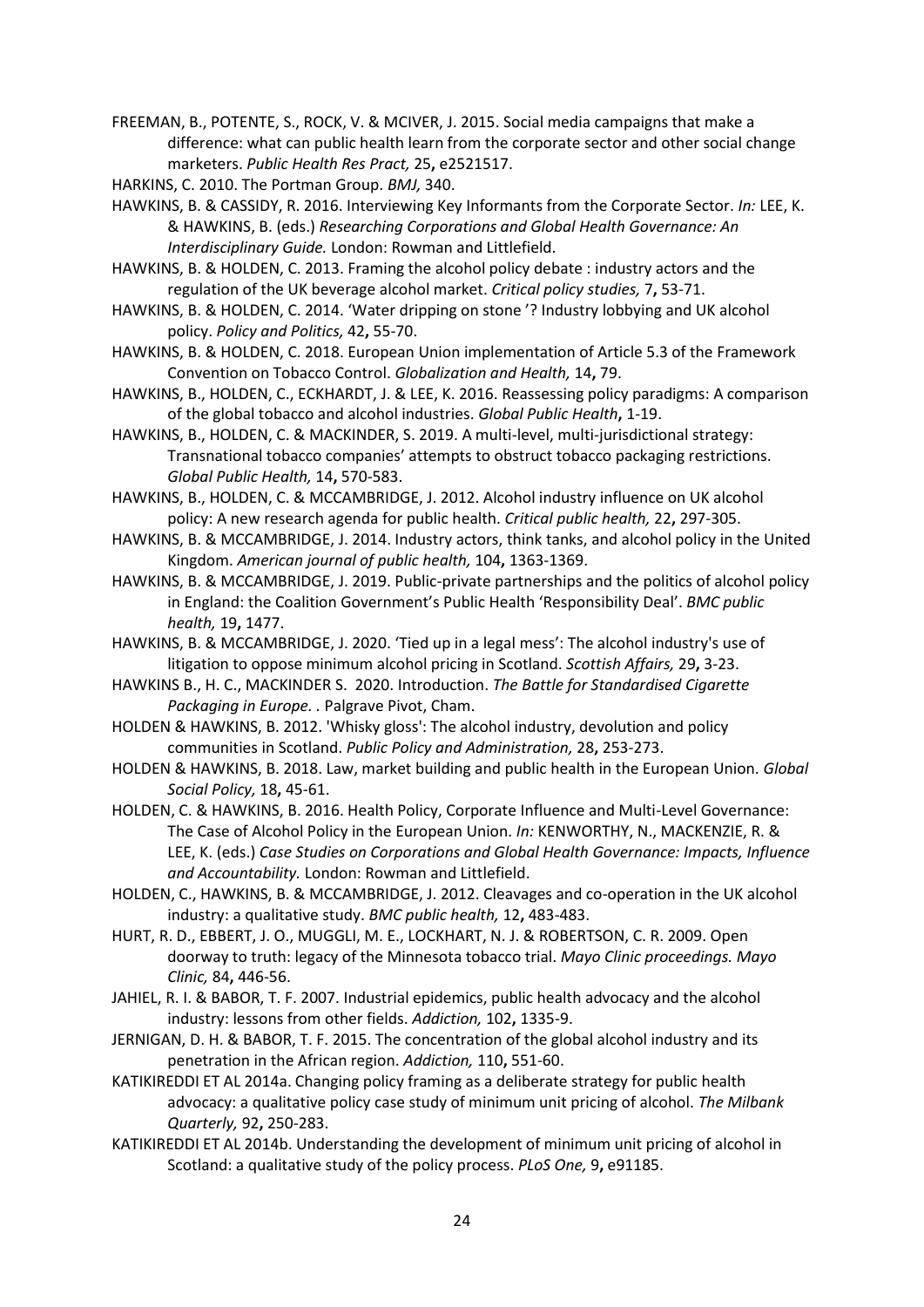- KATIKIREDDI, S. & HILTON, S. 2015. How did policy actors use mass media to influence the Scottish alcohol minimum unit pricing debate? Comparative analysis of newspapers, evidence submissions and interviews. *Drugs: education, prevention and policy,* 22**,** 125-134.
- KOON, A. D., HAWKINS, B. & MAYHEW, S. H. 2016. Framing and the health policy process: a scoping review. *Health policy and planning***,** czv128.
- LEE, K. & HAWKINS, B. 2016. *Researching Corporations and Global Health Governance: An Interdisciplinary Guide,* London, Rowman and Littlefield.
- LIM, A. W., VAN SCHALKWYK, M. C., MAANI HESSARI, N. & PETTICREW, M. P. 2019. Pregnancy, Fertility, Breastfeeding, and Alcohol Consumption: An Analysis of Framing and Completeness of Information Disseminated by Alcohol Industry–Funded Organizations. *Journal of studies on alcohol and drugs,* 80**,** 524-533.
- MAANI HESSARI, N., VAN SCHALKWYK, M. C., THOMAS, S. & PETTICREW, M. 2019. Alcohol industry CSR organisations: what can their twitter activity tell us about their independence and their priorities? A comparative analysis. *International journal of environmental research and public health,* 16**,** 892.
- MCCAMBRIDGE, J., KYPRI, K., MILLER, P., HAWKINS, B. & HASTINGS, G. 2013. Be aware of Drinkaware. *Addiction* [Online]. Available: [http://onlinelibrary.wiley.com/doi/10.1111/add.12356/full.](http://onlinelibrary.wiley.com/doi/10.1111/add.12356/full)
- MCCAMBRIDGE, J., MIALON, M. & HAWKINS, B. 2018. Alcohol industry involvement in policymaking: a systematic review. *Addiction,* 113**,** 1571-1584.
- MEDIAPOINT, P. A. 2018. *Public health chiefs defend tie-up with alcohol industry-linked charity*  [Online]. [Accessed].
- MEIER, P., BRENNAN, A., HOMES, J. & ET AL. 2018. *Open Letter from UK-Based Public Health Scientists to Public Health England Regarding Partnerships with the Alcohol Industry [Online].* Available: [https://www.sheffield.ac.uk/polopoly\\_fs/1.809460!/file/Open\\_letter.pdf](https://www.sheffield.ac.uk/polopoly_fs/1.809460!/file/Open_letter.pdf) [Accessed 12 March 2020].
- MILLER, D. & HARKINS, C. 2010. Corporate strategy, corporate capture: Food and alcohol industry lobbying and public health. *Critical Social Policy,* 30**,** 564-589.
- MORNING ADVERTISER. 2018. *Trade welcomes drink less alcohol campaign* [Online]. Available: [https://www.morningadvertiser.co.uk/Article/2018/09/11/Trade-welcomes-Drink-Free-](https://www.morningadvertiser.co.uk/Article/2018/09/11/Trade-welcomes-Drink-Free-Days-campaign)[Days-campaign](https://www.morningadvertiser.co.uk/Article/2018/09/11/Trade-welcomes-Drink-Free-Days-campaign) [Accessed].
- PETTICREW, M., MAANI HESSARI, N., KNAI, C. & WEIDERPASS, E. 2018. The strategies of alcohol industry SAPROs: Inaccurate information, misleading language and the use of confounders to downplay and misrepresent the risk of cancer. *Drug and alcohol review,* 37**,** 313-315.
- PRESS ASSOCIATION (EAST ANGLIA) 2018. Drink Free Days reducing risk of breast cancer one drop at a time.
- PRESS ASSOCIATION MEDIAPOINT. 2018. *Adviser 'quits' over links between health agency campaign and alcohol industry* [Online]. [Accessed].
- PUBLIC HEALTH ENGLAND. 2019. *Drink Free Days campaign 2018: executive summary.* [Online]. Available: [https://www.gov.uk/government/publications/drink-free-days-2018-campaign](https://www.gov.uk/government/publications/drink-free-days-2018-campaign-evaluation/drink-free-days-campaign-2018-executive-summary)[evaluation/drink-free-days-campaign-2018-executive-summary](https://www.gov.uk/government/publications/drink-free-days-2018-campaign-evaluation/drink-free-days-campaign-2018-executive-summary) [Accessed 13 October 2020].
- REIN, M. & SCHÖN, D. 1994. Frame Reflection. Towards the resolution of intractable policy controversies. New York: Basic Books.
- RUBIN, H. J. & RUBIN, I. S. 2012. *Qualitative interviewing: The art of hearing data,* London, Sage.
- SAVELL, E., FOOKS, G. & GILMORE, A. B. 2016. How does the alcohol industry attempt to influence marketing regulations? A systematic review. *Addiction,* 111**,** 18-32.
- SAVELL, E., GILMORE, A. B. & FOOKS, G. 2014. How does the tobacco industry attempt to influence marketing regulations? A systematic review. *PloS one,* 9**,** e87389.
- SIM, F., CHICK, J., NEIDLE, S., OGDEN, G., JARVIS, S., LIDINGTON, I. & LESLIE, H. 2019. Comment on MaaniHessari, N.; van Schalkwyk, MC; Thomas, S.; Petticrew, M. Alcohol Industry CSR Organisations: What Can Their Twitter Activity Tell Us about Their Independence and Their